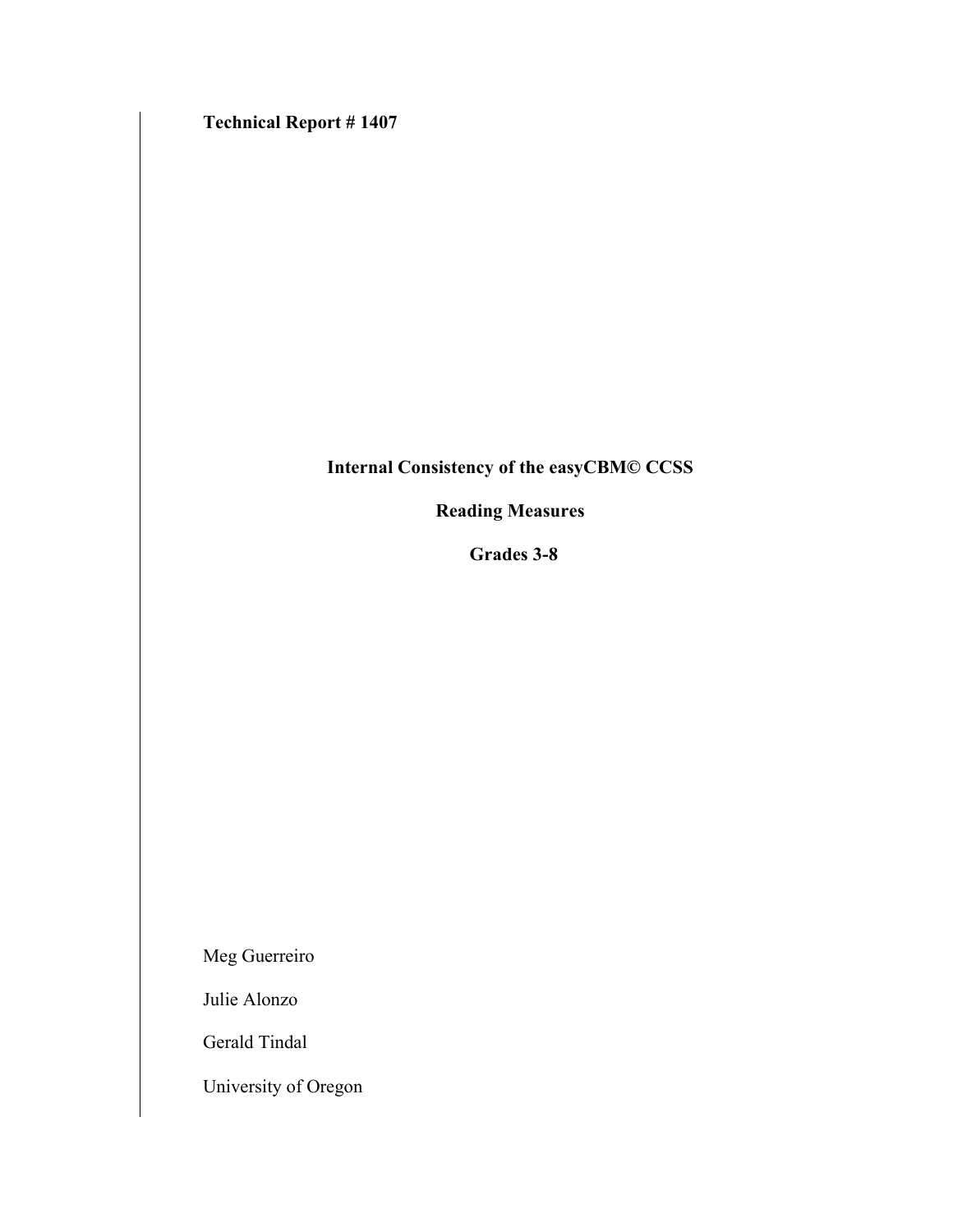

behavioral research & teaching

Published by

Behavioral Research and Teaching University of Oregon • 175 Education 5262 University of Oregon • Eugene, OR 97403-5262 Phone: 541-346-3535 • Fax: 541-346- 5689 http://brt.uoregon.edu

Note: Funds for this data set used to generate this report come from a federal grant awarded to the UO from Reliability and Validity Evidence for Progress Measures in Reading, U.S. Department of Education: *Institute for Education Sciences (*PR/Award # R324A100014 funded from June 2010 - June 2014).

Copyright © 2014. Behavioral Research and Teaching. All rights reserved. This publication, or parts thereof, may not be used or reproduced in any manner without written permission.

The University of Oregon is committed to the policy that all persons shall have equal access to its programs, facilities, and employment without regard to race, color, creed, religion, national origin, sex, age, marital status, disability, public assistance status, veteran status, or sexual orientation. This document is available in alternative formats upon request.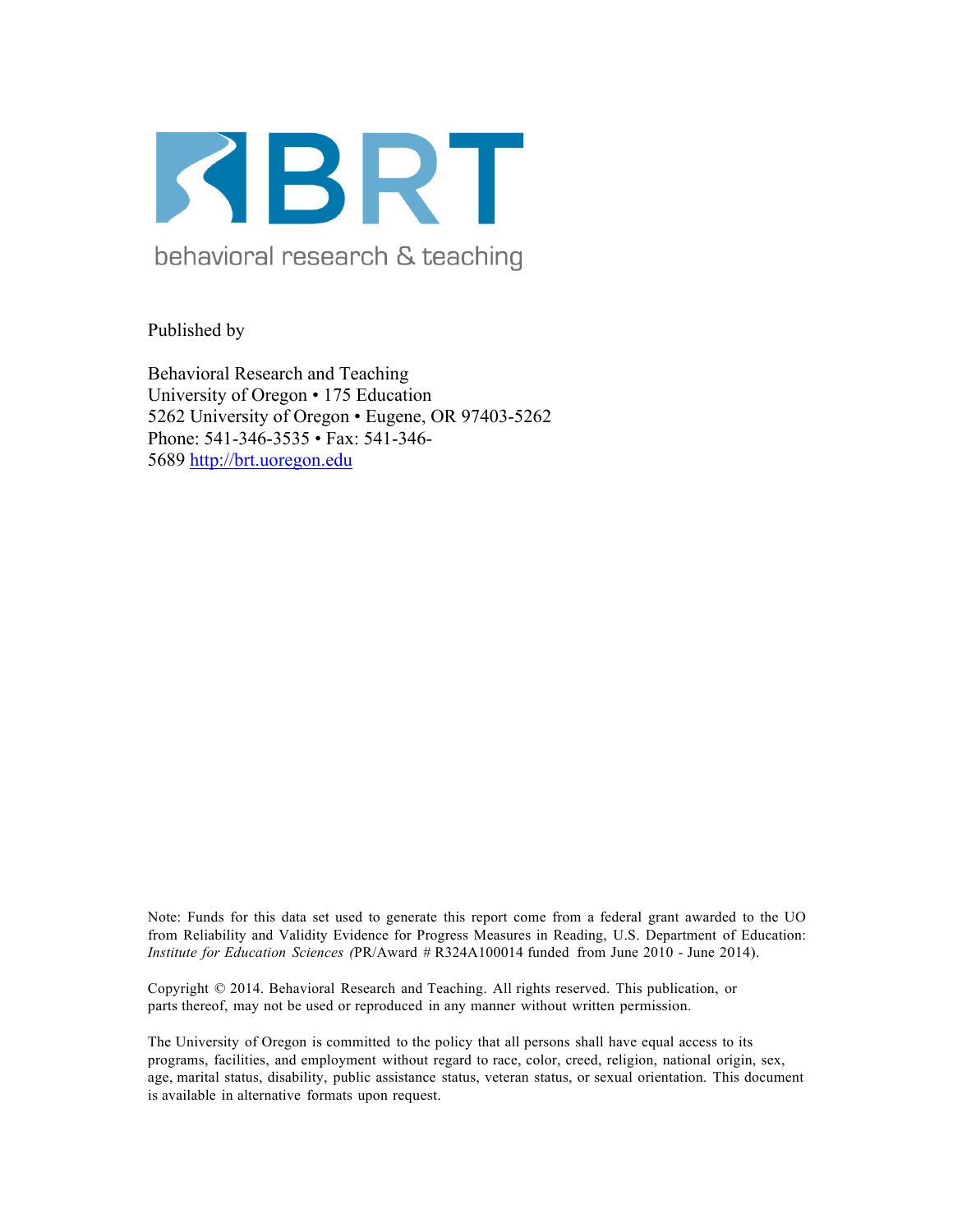### Abstract

This technical report documents findings from a study of the internal consistency and split-half reliability of the easyCBM© CCSS Reading measures, grades 3-8. Data, drawn from an extant data set gathered in school year 2013-2014, include scores from over 150,000 students' fall and winter benchmark assessments. Findings suggest that the easyCBM© CCSS Reading measures are internally consistent, with a median Cronbach's alpha of .87, and a median split-half reliability of .76 (first half) and .82 (second half) across all 12 measures analyzed.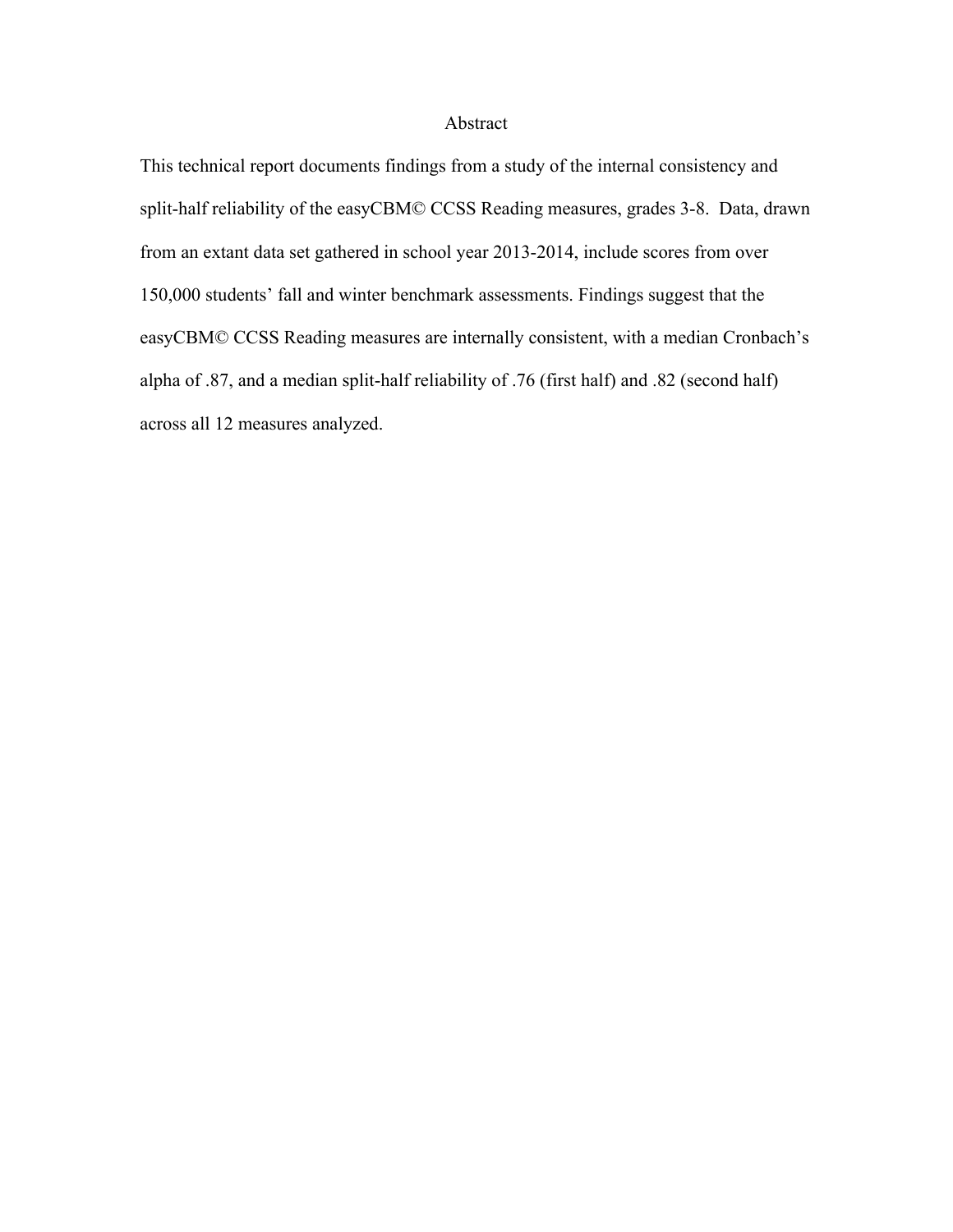#### **Internal Consistency of the easyCBM© CCSS Reading Measures, Grades 3-8**

 Reading measures specifically written to align with the Common Core State Standards' (CCSS) focus on literacy measures drawing from informational as well as literary text were added to the easyCBM© benchmarking and progress monitoring system in 2014, as part of a larger effort to expand the reading and mathematics assessments available on the system. Detailed information about the development process can be found in a series of technical reports written by Alonzo, Park, and Tindal (2012a-f). All easyCBM© CCSS reading items were written by teachers and district reading specialists, under the guidance of experienced assessment developers at the University of Oregon. All 13 test forms at each grade level were written to be of equivalent difficulty, with the difficulty increasing incrementally from one grade to the next. In the current study, we used extant data from the easyCBM© database to analyze the internal consistency and split-half reliability of the easyCBM© CCSS measures across all grades where they are offered.

#### **Methods**

### **Participants**

The study was conducted using values from the fall and winter 2013-2014 easyCBM© CCSS reading benchmark assessments. The fall benchmark was taken by 17,914 grade 3 students; 16,217 grade 4 students; 16,645 grade 5 students; 9,256 grade 6 students; 8,498 grade 7 students; and 7,401 grade 8 students, for a total of 75,931 participants. The winter benchmark was taken by 19,406 grade 3 students; 17,824 grade 4 students; 16,825 grade 5 students; 10,102 grade 6 students; 8,825 grade 7 students; and 8,223 grade 8 students, for a total of 81,205 participants.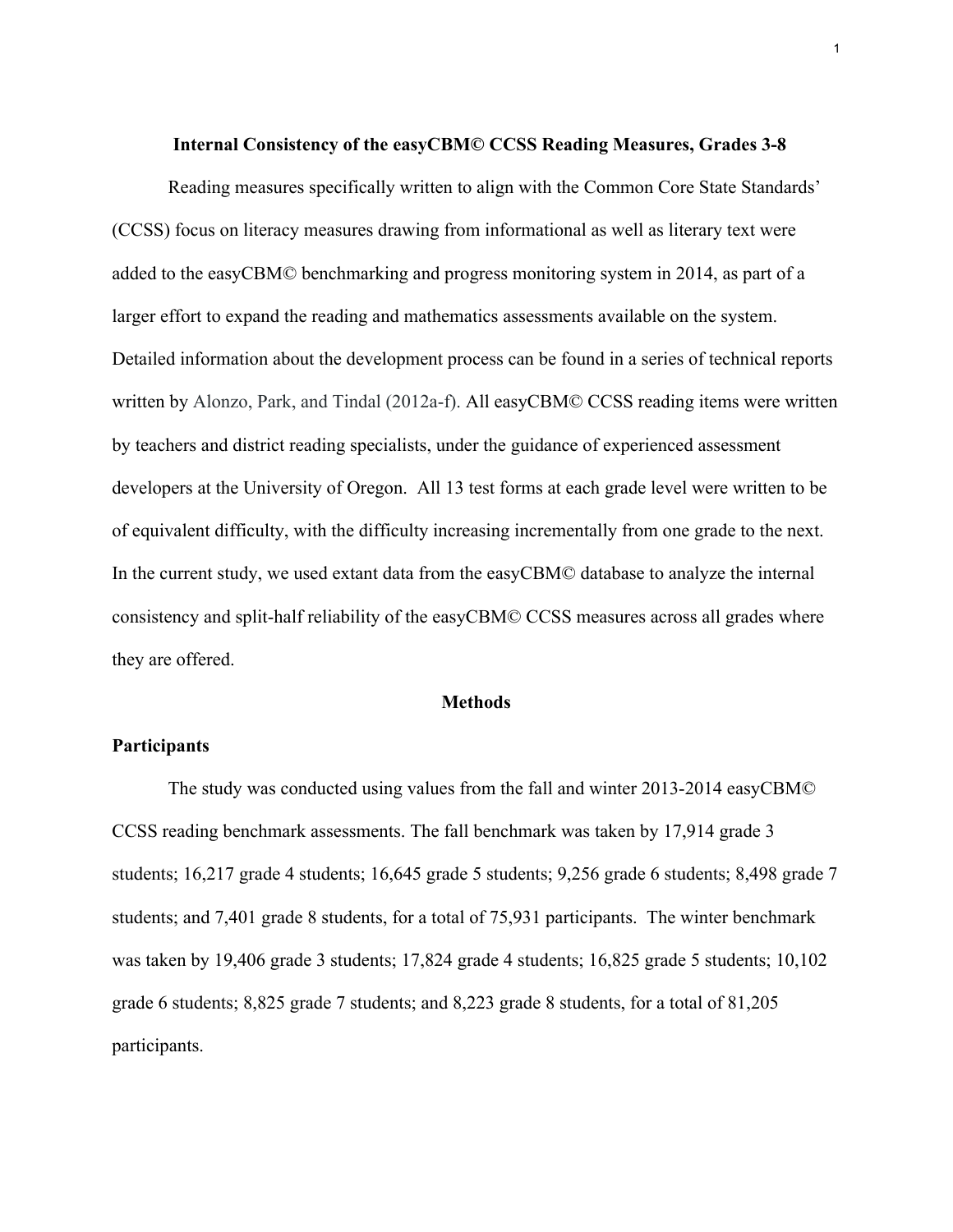Across all grades, students of American Indian or Alaskan Native descent comprised 1- 2% of the sample, and Asian students made up 1-2% of the sample. Black or African American students made up 11-14% of the sample in grades 3-5 and 2-3% of the sample in grades 6-8. Native Hawaiian or other Pacific Islander students made up less than 1% of the sample, while students identified as two or more races constituted 1-2% of the sample across all grades. Lastly, White students made up 33-53% of the sample, and those classified as *Unknown ethnicity* made up 27-47% of the sample across all grades. Across all grades, 7-15% of the students in the data set were missing racial information. For the grade 7 winter benchmark, information about race was missing for all students.

Similarly, students identified as Hispanic/Latino made up 7-15% of the sample and students identified as Not Hispanic/Latino made up 44-62% of the sample, varying by grade level, with this information not provided at all for some students at each grade level. The percentage of ELL students in the sample ranged from 15-32%. Students identified as having a learning disability constituted 22-36% of the sample. Males made up 49-54% of the sample. As with the information about race, gender information for the grade 7 winter measure was missing in the data set. Complete demographic information can be found in Tables 1-3.

#### **Measures**

The fall and winter benchmark versions of the easyCBM© CCSS reading measures for grades 3 through 8 were used for this study. (Due to the time of year in which the data were gathered, spring benchmark measures were not included in this study). Each measure consists of five testlets, with an item prompt (a short passage or image/graphic display of information), followed by five multiple-choice questions. Each question includes a correct answer and two plausible but incorrect distractor options. Each measure begins with two testlets based on short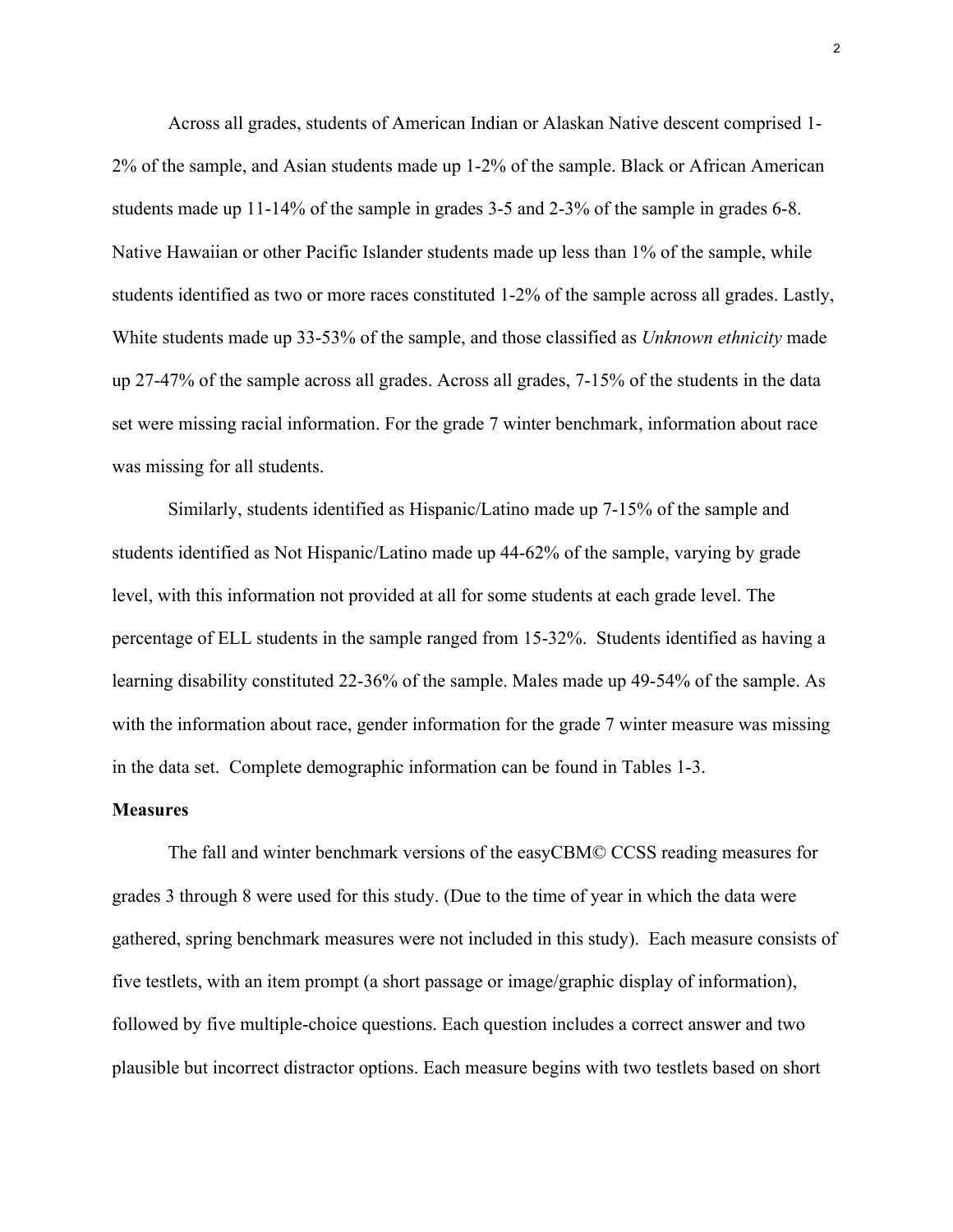literary text, followed by two testlets based on informational text, and finally a single testlet based on "read to perform a task". Students score one point for every question they answer correctly, for a total of 25 points possible on each measure. The measures are designed for online administration in a group setting, where students read and respond to the questions on a computer or tablet device connected to the Internet. Responses are automatically recorded and scored by the computer system as students work their way through the assessments. PDFs of the measures are available for teachers to print for students who have difficulty accessing the material on a computer screen.

The development of the measures for each grade (3-8 individually) is described in detail in their respective technical reports Alonzo, Park, and Tindal (2012 a-f). As the technical reports document, the alternate forms of the measures within each grade (both benchmark and progress monitoring forms) were designed to be of equivalent difficulty, using a systematic and tightlycontrolled development plan. Thus, although this study used data only from fall and winter benchmark assessments, the results should generalize to the other forms.

### **Data preparation and analysis**

Prior to analysis, students who had not responded to any items on a particular reading measure were removed from the dataset. Next, the data were examined for scoring irregularities and any out-of-range values were removed.

The measures were analyzed for internal consistency using Cronbach's Alpha and splithalf reliability (first half/second half) as well as through computation of item level statistics of the top and bottom  $27<sup>th</sup>$  percentiles. For the split-half reliability analyses, the measures were analyzed using the first half to the median compared to the second half.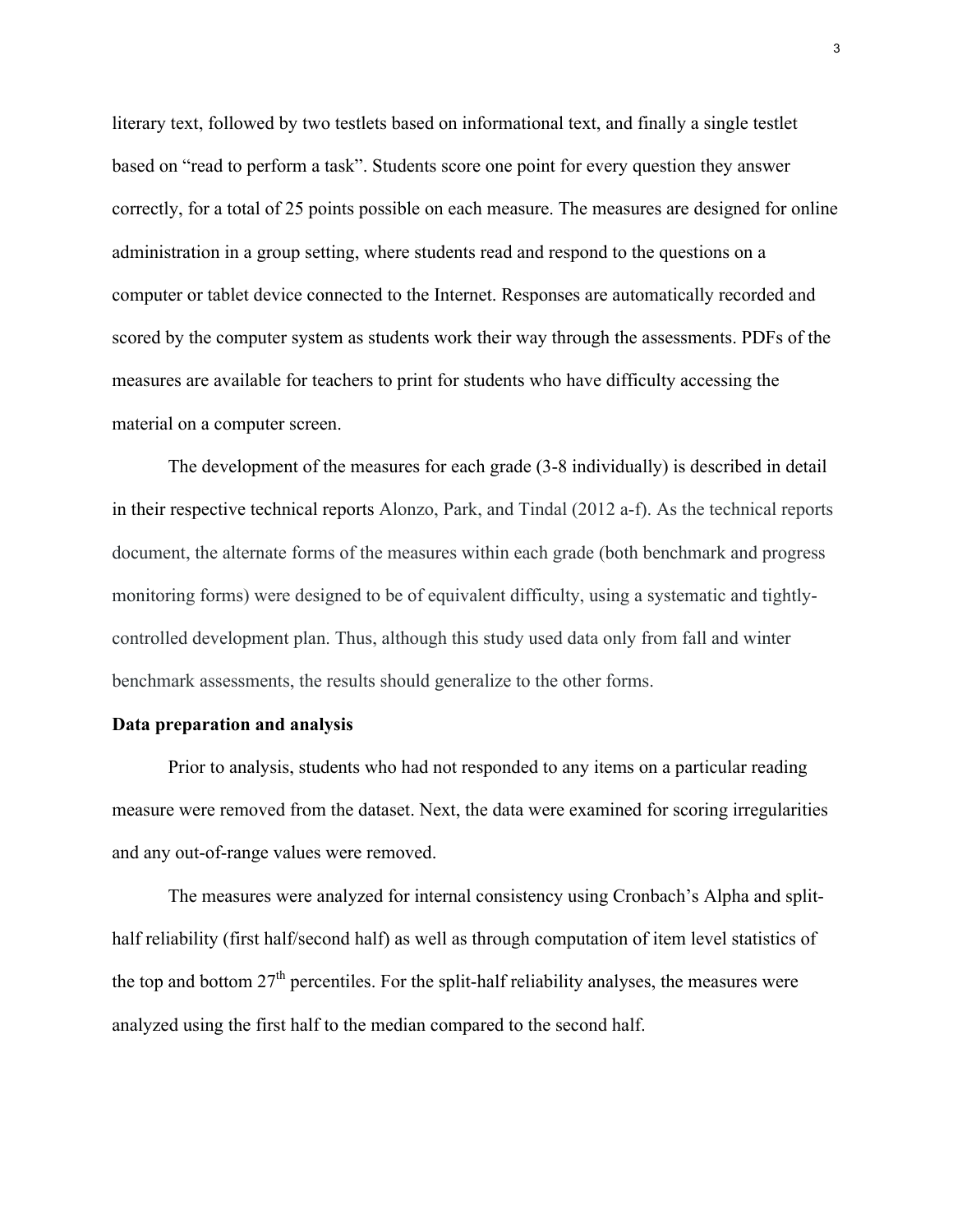#### **Results**

 Descriptive statistics for easyCBM© CCSS reading measures can be found in Table 4. Table 5 and 6-17, respectively, document the internal consistency in the form of average interitem reliability (Cronbach's Alpha), followed by split-half reliability and top / bottom reliability

### **Internal Consistency**

### *CCSS easyCBM© reading*

The Cronbach's Alpha ranged from .83 to .90, with a median of .87 for all measures in both the fall and winter. As expected, all fall and winter measures for each grade were within 0.03 of one another, with some falling within 0.00 to 0.02. See table 5 for complete inter-item reliability data.

The split-half reliability ranged from .73 to .81 for the first and .73 to .86 for the second half of the measures. The median for the first half was .76, and the median was .82 for the second half. The correlation between the two halves ranged from .59 to .74, with a median correlation of .67. See table 5 for complete split-half reliability data.

All items at all grade levels performed as expected with the higher percentile students getting the items correct more often than the lower percentile students. Complete item-level statistics can be found in tables 6-17. The results of these analyses suggest the best reliability is achieved by retaining all items.

#### **Discussion**

Results of this study provide evidence in support of the internal consistency of the easyCBM© CCSS Reading measures, across grades 3-8. Although only data from the Fall and Winter benchmark assessments were used in this study, the development process used for the measures, in which all alternate forms within a given grade level were designed concurrently and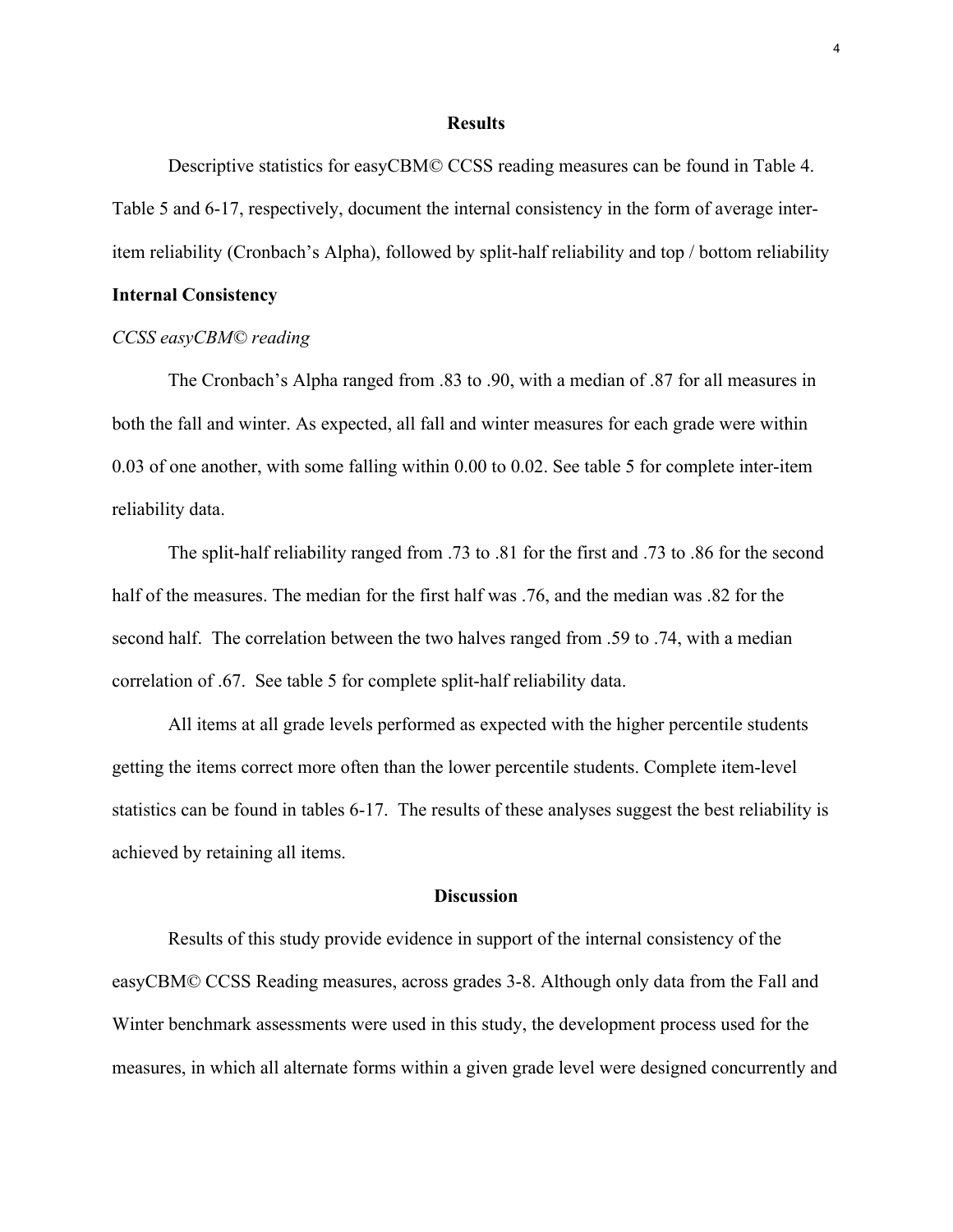to be of equivalent difficulty, and the consistent findings across all grades and forms analyzed suggests that the results may well generalize to the other easyCBM© CCSS Reading forms, including the Spring benchmark tests and all ten progress monitoring forms at each grade level. It is also worth noting that the consistency of the findings across the fall and winter benchmark test forms add to the evidence of form equivalence reported in earlier technical reports documenting the development process used in the creation of the measures.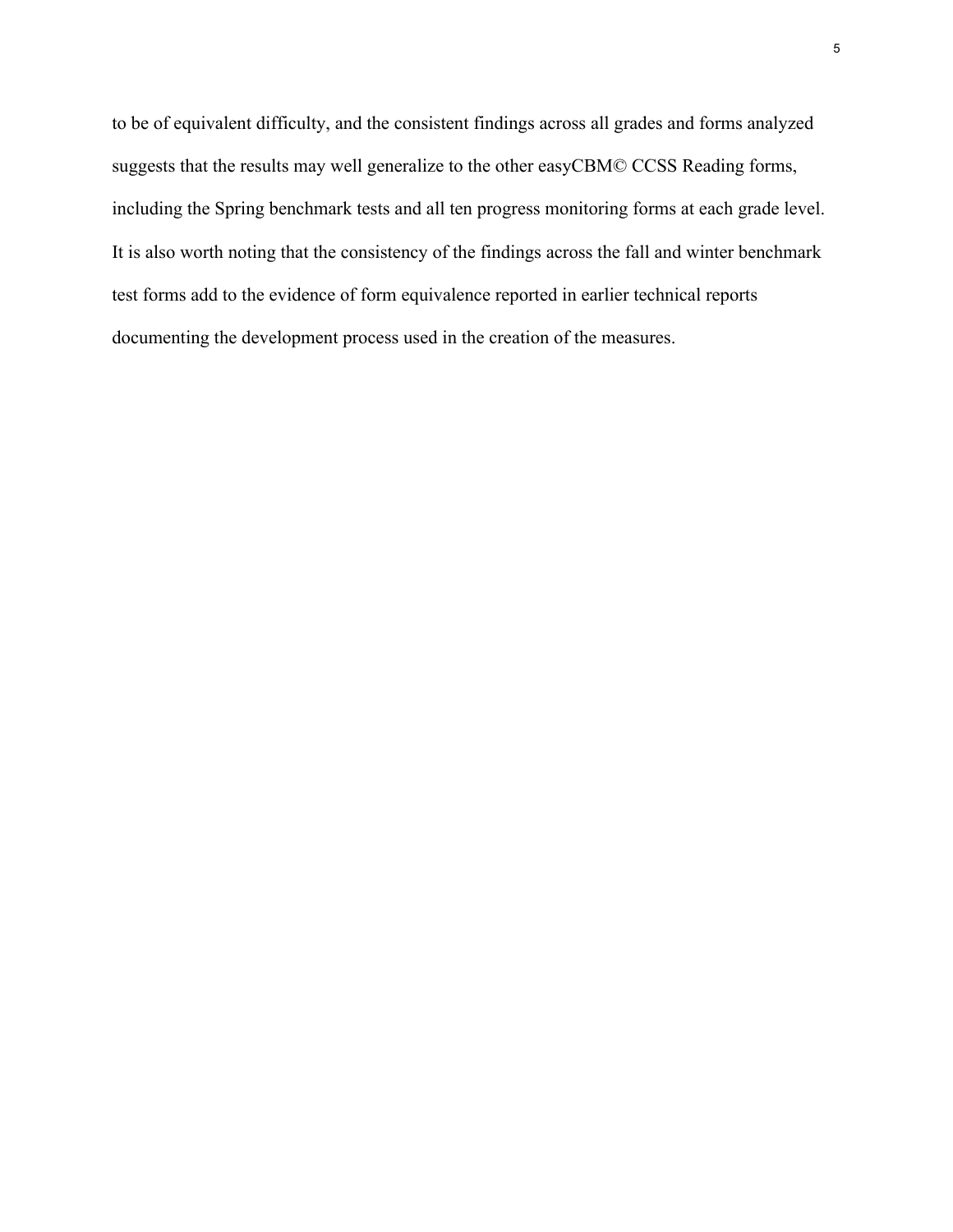|                | Race                                       |       |                                        |                                                       |                         |         |       |         |  |
|----------------|--------------------------------------------|-------|----------------------------------------|-------------------------------------------------------|-------------------------|---------|-------|---------|--|
| Grade/<br>Time | American<br>Indian or<br>Alaskan<br>Native | Asian | <b>Black or</b><br>African<br>American | Native<br>Hawaiian<br>or Other<br>Pacific<br>Islander | Two or<br>more<br>races | Unknown | White | Missing |  |
| 3/F            | 413                                        | 348   | 2518                                   | 43                                                    | 393                     | 4819    | 8097  | 1283    |  |
| 3/W            | 393                                        | 356   | 2736                                   | 46                                                    | 437                     | 5711    | 8291  | 1436    |  |
| 4/F            | 382                                        | 283   | 1772                                   | 44                                                    | 329                     | 5008    | 7264  | 1135    |  |
| 4/W            | 328                                        | 338   | 2022                                   | 59                                                    | 356                     | 5720    | 7704  | 1297    |  |
| 5/F            | 343                                        | 349   | 1874                                   | 52                                                    | 353                     | 5139    | 7519  | 1016    |  |
| 5/W            | 311                                        | 365   | 2125                                   | 67                                                    | 351                     | 5079    | 7294  | 1233    |  |
| 6/F            | 198                                        | 141   | 292                                    | 31                                                    | 163                     | 2601    | 4912  | 918     |  |
| 6/N            | 195                                        | 124   | 320                                    | 40                                                    | 111                     | 3608    | 4525  | 1179    |  |
| 7/F            | 175                                        | 101   | 174                                    | 24                                                    | 132                     | 3049    | 3814  | 1029    |  |
| 7/W            |                                            |       |                                        |                                                       |                         |         |       |         |  |
| 8/F            | 149                                        | 83    | 233                                    | 19                                                    | 109                     | 2864    | 3017  | 927     |  |
| 8/W            | 107                                        | 57    | 164                                    | 15                                                    | 93                      | 3903    | 2679  | 1205    |  |

# *Demographic Data: easyCBM© Reading*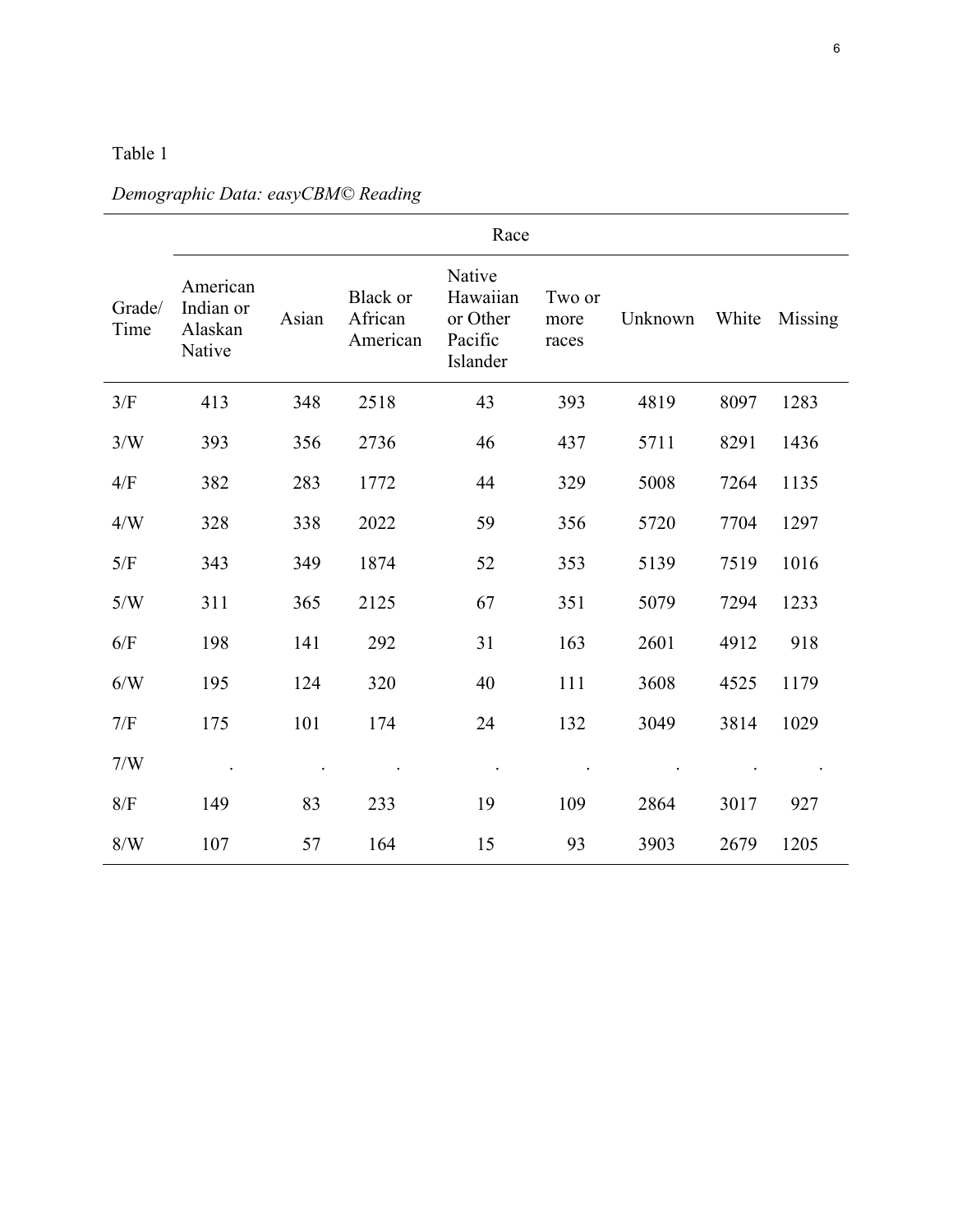|                |                     |                                   | Ethnicity |         | <b>ELL</b> |                |         |
|----------------|---------------------|-----------------------------------|-----------|---------|------------|----------------|---------|
| Grade/<br>Time | Hispanic/<br>Latino | <b>Not</b><br>Hispanic/<br>Latino | Unknown   | Missing | Yes        | N <sub>0</sub> | Missing |
| 3/F            | 2761                | 10054                             | 3512      | 1587    | 5033       | 12220          | 661     |
| 3/W            | 2906                | 10149                             | 4486      | 1865    | 6114       | 12610          | 682     |
| 4/F            | 1695                | 9452                              | 3505      | 1565    | 3868       | 11771          | 610     |
| 4/W            | 1851                | 9518                              | 4634      | 1821    | 5161       | 11913          | 750     |
| 5/F            | 1432                | 9782                              | 3728      | 1703    | 3497       | 12526          | 622     |
| 5/W            | 1646                | 9130                              | 4154      | 1895    | 4256       | 11957          | 612     |
| 6/F            | 1072                | 5756                              | 1399      | 1029    | 1597       | 7262           | 397     |
| 6/N            | 1119                | 4925                              | 2548      | 1510    | 2977       | 6716           | 409     |
| 7/F            | 885                 | 4928                              | 1602      | 1083    | 1349       | 6730           | 419     |
| 7/W            | 780                 | 4034                              | 2671      | 1340    | 2550       | 5854           | 421     |
| $8/F$          | 680                 | 4317                              | 1485      | 919     | 1117       | 5887           | 397     |
| 8/W            | 605                 | 3603                              | 2761      | 1254    | 2518       | 5330           | 375     |

*Demographic Data: easyCBM© Reading (con't)*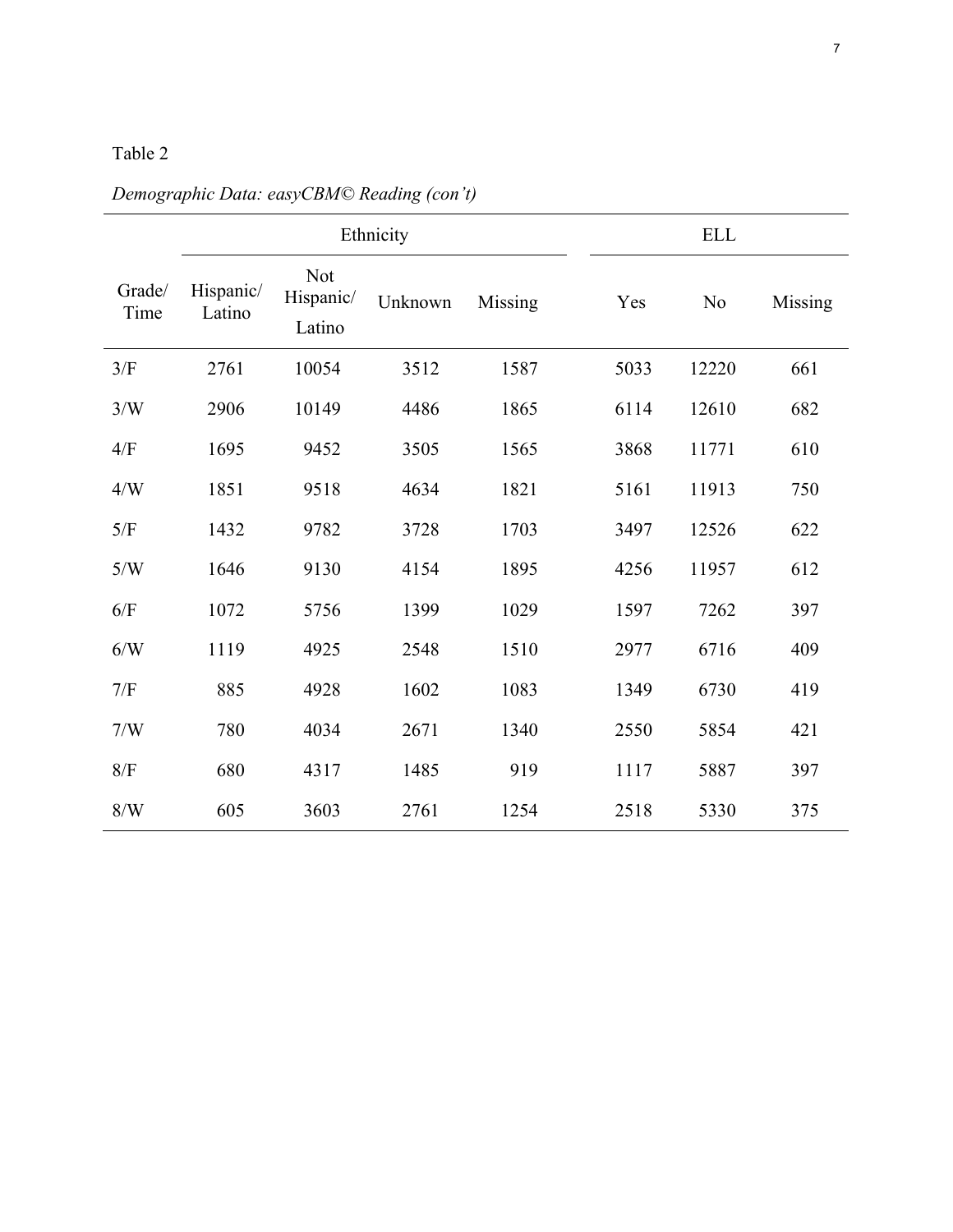|                | Disability |       |         | Gender |        |         |         |  |
|----------------|------------|-------|---------|--------|--------|---------|---------|--|
| Grade/<br>Time | Yes        | No    | Missing | Male   | Female | Unknown | Missing |  |
| 3/F            | 3906       | 13092 | 916     | 9659   | 7886   | 127     | 242     |  |
| 3/W            | 4648       | 13821 | 937     | 10318  | 8562   | 228     | 298     |  |
| 4/F            | 3714       | 11343 | 1160    | 8736   | 7050   | 127     | 314     |  |
| 4/W            | 4677       | 11975 | 1172    | 9448   | 7757   | 218     | 401     |  |
| 5/F            | 3833       | 11766 | 1046    | 8895   | 7280   | 117     | 353     |  |
| 5/W            | 4161       | 11733 | 931     | 9062   | 7347   | 131     | 285     |  |
| 6/F            | 2104       | 6473  | 679     | 4499   | 4494   | 59      | 204     |  |
| 6/W            | 3264       | 6151  | 687     | 4931   | 4851   | 126     | 194     |  |
| 7/F            | 1919       | 5750  | 829     | 4296   | 4056   | 66      | 80      |  |
| 7/W            | 3062       | 4830  | 933     |        |        |         |         |  |
| $8/F$          | 1687       | 4991  | 723     | 3685   | 3561   | 60      | 95      |  |
| 8/W            | 2982       | 4390  | 851     | 4103   | 3907   | 114     | 99      |  |

*Demographic Data: easyCBM© Reading (con't)*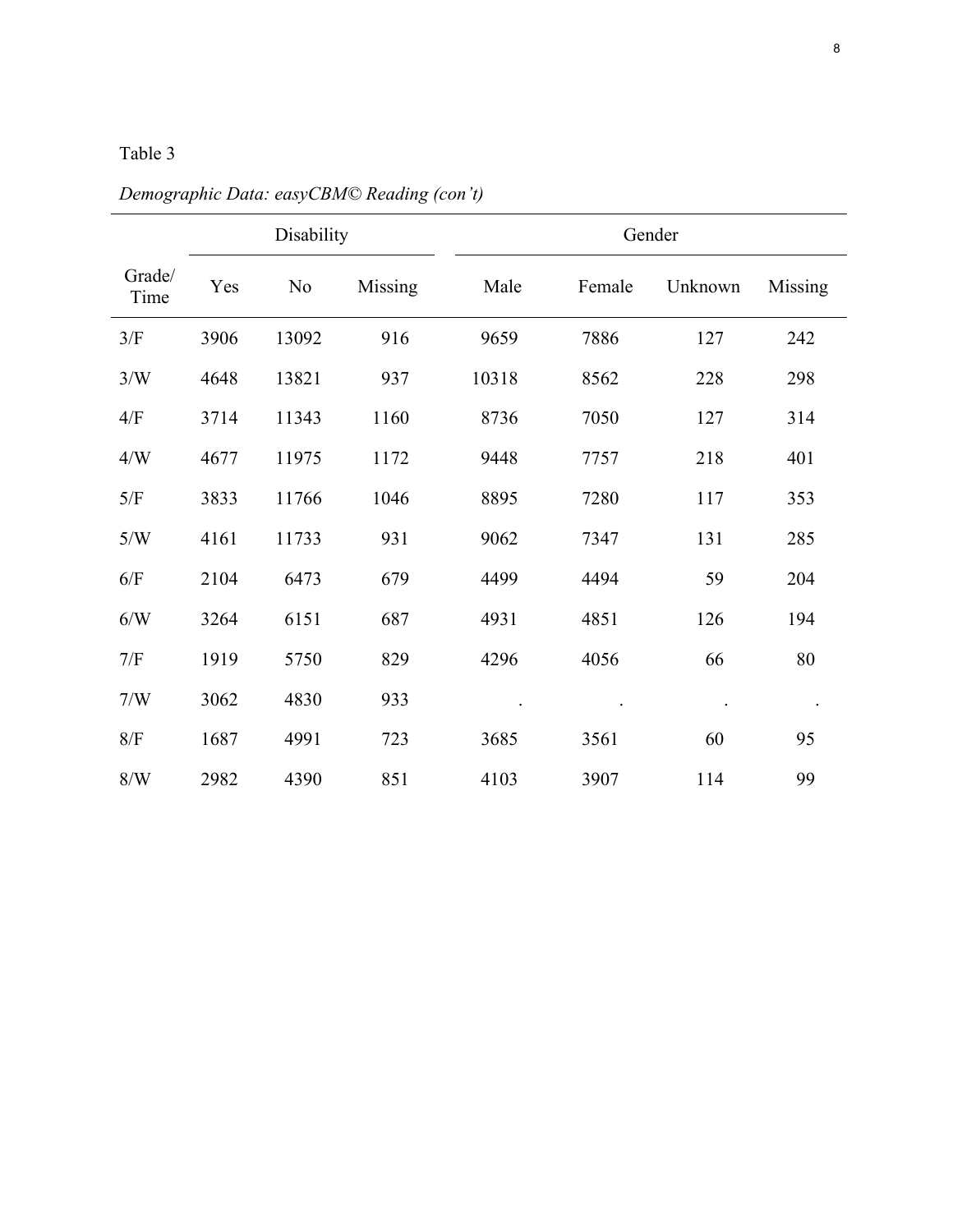| Grade/time | N     | M     | SD   | Total possible |
|------------|-------|-------|------|----------------|
| 3/F        | 17914 | 31.06 | 6.16 | 50             |
| 3/W        | 19406 | 29.87 | 4.76 | 50             |
| 4/F        | 16217 | 29.38 | 4.90 | 50             |
| 4/W        | 17824 | 29.35 | 4.68 | 50             |
| $5/F$      | 16645 | 29.70 | 4.28 | 50             |
| 5/W        | 16825 | 28.35 | 3.88 | 50             |
| 6/F        | 9256  | 28.96 | 5.02 | 50             |
| 6/N        | 10102 | 28.49 | 4.48 | 50             |
| 7/F        | 8498  | 29.99 | 4.50 | 50             |
| 7/W        | 8825  | 28.59 | 4.28 | 50             |
| 8/F        | 7401  | 28.87 | 4.69 | 50             |
| $8/W$      | 8223  | 28.87 | 4.55 | 50             |

*Descriptive Statistics: easyCBM© Reading*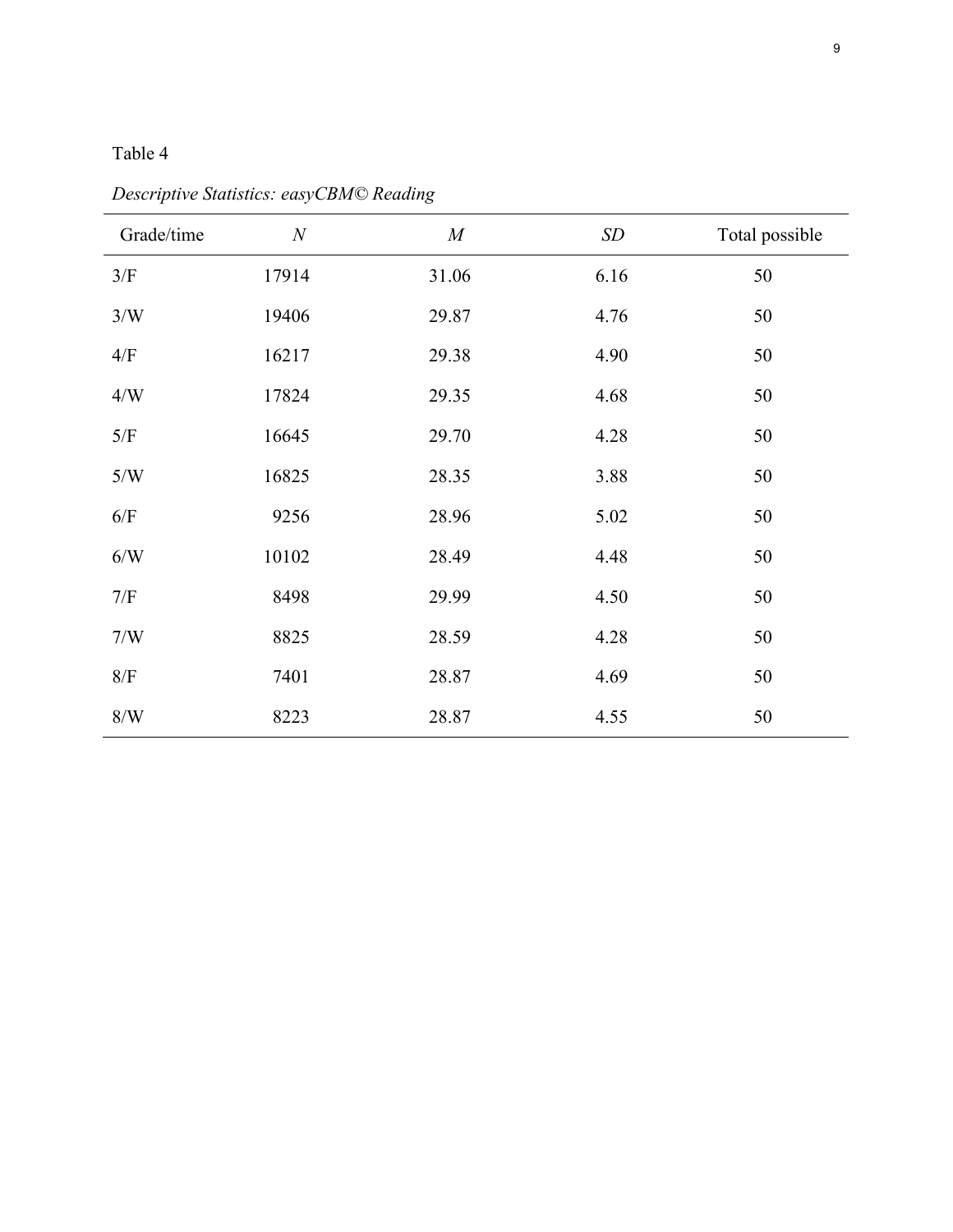|            |                     | Split-half reliability |          |             |  |  |
|------------|---------------------|------------------------|----------|-------------|--|--|
| Grade/time | Cronbach's<br>alpha | 1st half               | 2nd half | Correlation |  |  |
| $3/F$      | .90                 | .81                    | .86      | .74         |  |  |
| 3/W        | .87                 | .73                    | .82      | .69         |  |  |
| $4/F$      | .88                 | .77                    | .83      | .67         |  |  |
| $4/W$      | .87                 | .74                    | .81      | .67         |  |  |
| $5/F$      | .84                 | .76                    | .75      | .60         |  |  |
| 5/W        | .85                 | .81                    | .73      | .59         |  |  |
| $6/F$      | .89                 | .78                    | .85      | .67         |  |  |
| 6/W        | .87                 | .74                    | .85      | .65         |  |  |
| $7/F$      | .83                 | .75                    | .75      | .56         |  |  |
| 7/W        | .86                 | .73                    | $.80\,$  | .65         |  |  |
| $8/F$      | .88                 | .75                    | .84      | .68         |  |  |
| 8/W        | .88                 | .76                    | .81      | .66         |  |  |

*Internal Reliability: easyCBM© Reading*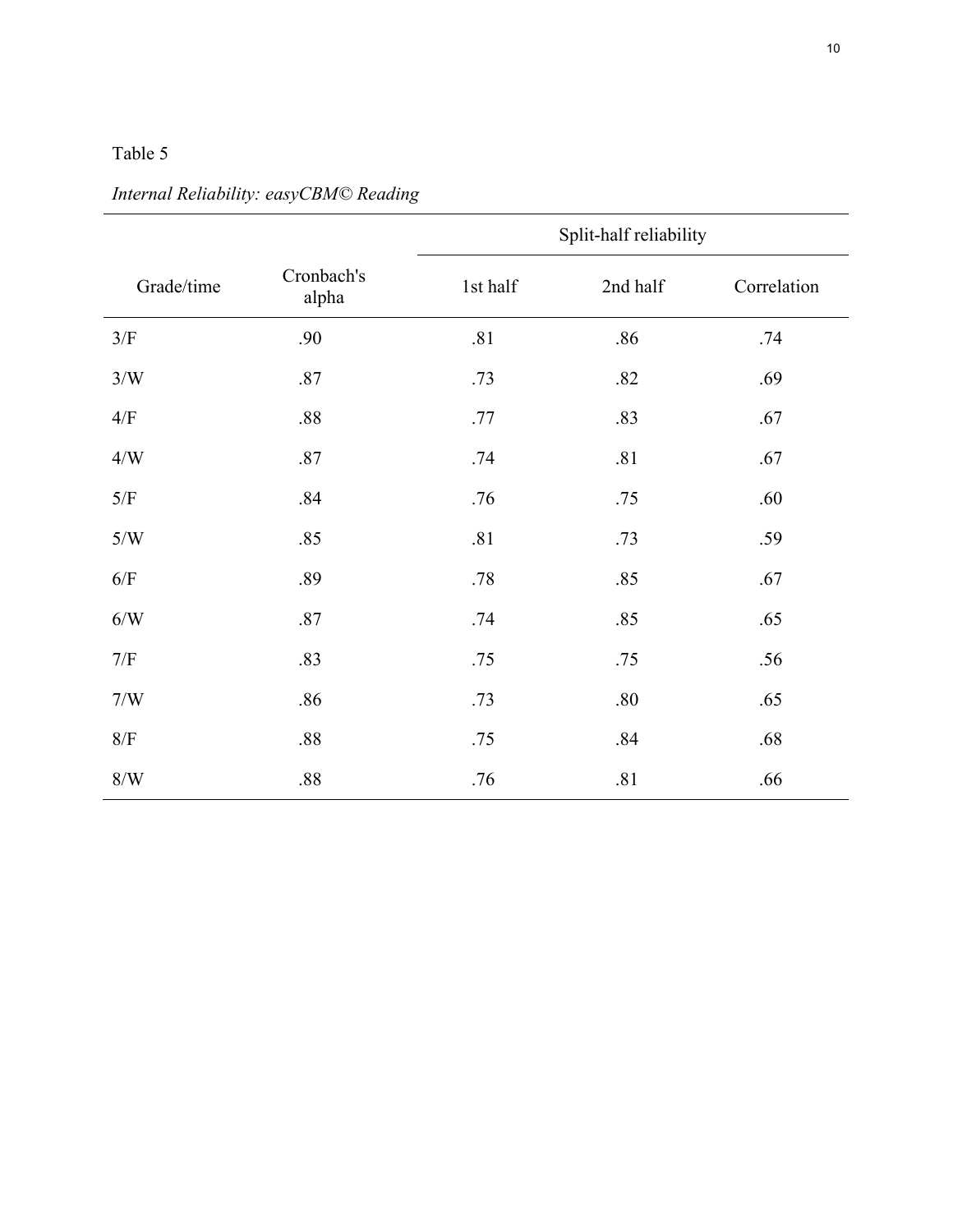|         |                | 27th percentile and below |                  |          | 73rd percentile and above |              |
|---------|----------------|---------------------------|------------------|----------|---------------------------|--------------|
|         | $\overline{M}$ | SD                        | $\boldsymbol{N}$ | $\cal M$ | SD                        | $\mathcal N$ |
| Item 1  | 0.67           | 0.47                      | 4880             | 0.99     | 0.09                      | 6002         |
| Item 2  | 0.44           | 0.50                      | 4880             | 0.97     | 0.16                      | 6002         |
| Item 3  | 0.48           | 0.50                      | 4880             | 0.93     | 0.26                      | 6002         |
| Item 4  | 0.34           | 0.48                      | 4880             | 0.95     | 0.21                      | 6002         |
| Item 5  | 0.37           | 0.48                      | 4880             | 0.98     | 0.14                      | 6002         |
| Item 6  | 0.47           | 0.50                      | 4880             | 0.85     | 0.36                      | 6002         |
| Item 7  | 0.36           | 0.48                      | 4880             | 0.92     | 0.27                      | 6002         |
| Item 8  | 0.35           | 0.48                      | 4880             | 0.96     | 0.20                      | 6002         |
| Item 9  | 0.50           | 0.50                      | 4880             | 1.00     | 0.03                      | 6002         |
| Item 10 | 0.47           | 0.50                      | 4880             | 1.00     | 0.07                      | 6002         |
| Item 11 | 0.46           | 0.50                      | 4880             | 0.97     | 0.16                      | 6002         |
| Item 12 | 0.34           | 0.47                      | 4880             | 0.99     | 0.12                      | 6002         |
| Item 13 | 0.35           | 0.48                      | 4880             | 0.94     | 0.23                      | 6002         |
| Item 14 | 0.38           | 0.48                      | 4880             | 0.97     | 0.16                      | 6002         |
| Item 15 | 0.48           | 0.50                      | 4880             | 0.98     | 0.14                      | 6002         |
| Item 16 | 0.27           | 0.44                      | 4880             | 0.89     | 0.31                      | 6002         |
| Item 17 | 0.43           | 0.50                      | 4880             | 0.97     | 0.16                      | 6002         |
| Item 18 | 0.32           | 0.46                      | 4880             | 0.98     | 0.14                      | 6002         |
| Item 19 | 0.38           | 0.48                      | 4880             | 0.97     | 0.18                      | 6002         |
| Item 20 | 0.40           | 0.49                      | 4880             | 0.99     | 0.12                      | 6002         |
| Item 21 | 0.51           | 0.50                      | 4880             | 0.99     | 0.11                      | 6002         |
| Item 22 | 0.41           | 0.49                      | 4880             | 0.97     | 0.17                      | 6002         |
| Item 23 | 0.33           | 0.47                      | 4880             | 0.97     | 0.18                      | 6002         |
| Item 24 | 0.35           | 0.48                      | 4880             | 0.97     | 0.16                      | 6002         |
| Item 25 | 0.40           | 0.49                      | 4880             | 0.99     | 0.12                      | 6002         |

Table 6 *Item Statistics of Students for Grade 3 easyCBM© Reading Fall Benchmark*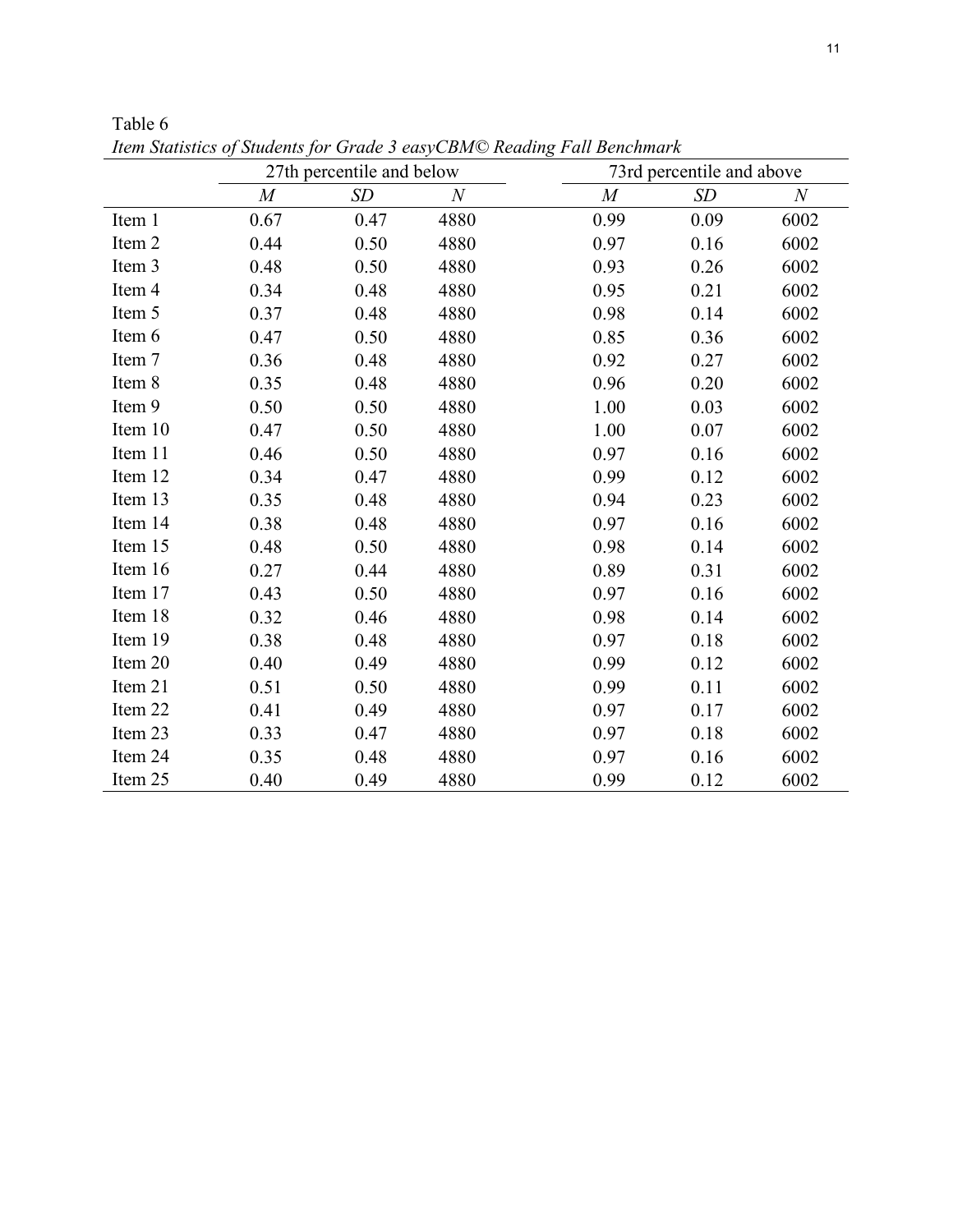|         |                  | 27th percentile and below |                  |                  | 73rd percentile and above |          |  |  |
|---------|------------------|---------------------------|------------------|------------------|---------------------------|----------|--|--|
|         | $\boldsymbol{M}$ | SD                        | $\boldsymbol{N}$ | $\boldsymbol{M}$ | SD                        | $\cal N$ |  |  |
| Item 1  | 0.70             | 0.46                      | 6197             | 1.00             | 0.06                      | 5297     |  |  |
| Item 2  | 0.64             | 0.48                      | 6197             | 1.00             | 0.07                      | 5297     |  |  |
| Item 3  | 0.39             | 0.49                      | 6197             | 0.53             | 0.50                      | 5297     |  |  |
| Item 4  | 0.64             | 0.48                      | 6197             | 0.99             | 0.11                      | 5297     |  |  |
| Item 5  | 0.56             | 0.50                      | 6197             | 0.98             | 0.15                      | 5297     |  |  |
| Item 6  | 0.59             | 0.49                      | 6197             | 0.99             | 0.11                      | 5297     |  |  |
| Item 7  | 0.60             | 0.49                      | 6197             | 1.00             | 0.07                      | 5297     |  |  |
| Item 8  | 0.25             | 0.44                      | 6197             | 0.77             | 0.42                      | 5297     |  |  |
| Item 9  | 0.41             | 0.49                      | 6197             | 0.72             | 0.45                      | 5297     |  |  |
| Item 10 | 0.63             | 0.48                      | 6197             | 1.00             | 0.05                      | 5297     |  |  |
| Item 11 | 0.68             | 0.46                      | 6197             | 1.00             | 0.05                      | 5297     |  |  |
| Item 12 | 0.66             | 0.47                      | 6197             | 1.00             | 0.06                      | 5297     |  |  |
| Item 13 | 0.45             | 0.50                      | 6197             | 0.96             | 0.19                      | 5297     |  |  |
| Item 14 | 0.46             | 0.50                      | 6197             | 0.95             | 0.21                      | 5297     |  |  |
| Item 15 | 0.72             | 0.45                      | 6197             | 1.00             | 0.03                      | 5297     |  |  |
| Item 16 | 0.67             | 0.47                      | 6197             | 0.99             | 0.07                      | 5297     |  |  |
| Item 17 | 0.50             | 0.50                      | 6197             | 0.98             | 0.15                      | 5297     |  |  |
| Item 18 | 0.69             | 0.46                      | 6197             | 1.00             | 0.06                      | 5297     |  |  |
| Item 19 | 0.49             | 0.50                      | 6197             | 0.94             | 0.24                      | 5297     |  |  |
| Item 20 | 0.31             | 0.46                      | 6197             | 0.79             | 0.41                      | 5297     |  |  |
| Item 21 | 0.66             | 0.47                      | 6197             | 0.97             | 0.18                      | 5297     |  |  |
| Item 22 | 0.67             | 0.47                      | 6197             | 1.00             | 0.04                      | 5297     |  |  |
| Item 23 | 0.64             | 0.48                      | 6197             | 0.97             | 0.16                      | 5297     |  |  |
| Item 24 | 0.65             | 0.48                      | 6197             | 0.99             | 0.09                      | 5297     |  |  |
| Item 25 | 0.76             | 0.43                      | 6197             | 1.00             | 0.04                      | 5297     |  |  |

Table 7 *Item Statistics of Students for Grade 3 easyCBM© Reading Winter Benchmark*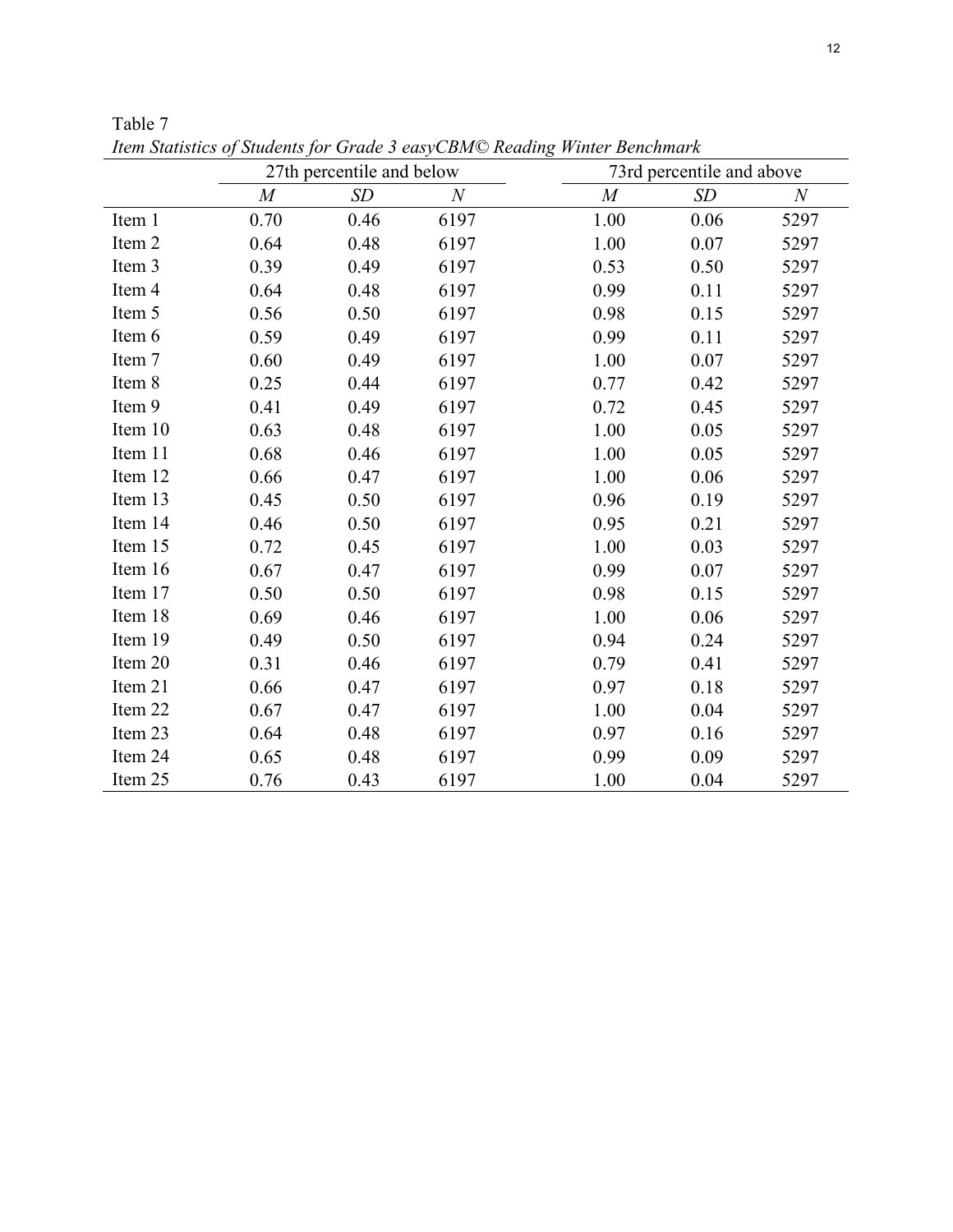|         |          | 27th percentile and below |                  |                  | 73rd percentile and above |          |
|---------|----------|---------------------------|------------------|------------------|---------------------------|----------|
|         | $\cal M$ | $\sqrt{SD}$               | $\boldsymbol{N}$ | $\boldsymbol{M}$ | SD                        | $\cal N$ |
| Item 1  | 0.55     | 0.50                      | 4971             | 0.96             | 0.19                      | 6535     |
| Item 2  | 0.73     | 0.44                      | 4971             | 0.98             | 0.14                      | 6535     |
| Item 3  | 0.51     | 0.50                      | 4971             | 0.95             | 0.22                      | 6535     |
| Item 4  | 0.51     | 0.50                      | 4971             | 0.94             | 0.24                      | 6535     |
| Item 5  | 0.44     | 0.50                      | 4971             | 0.88             | 0.33                      | 6535     |
| Item 6  | 0.79     | 0.41                      | 4971             | 1.00             | 0.07                      | 6535     |
| Item 7  | 0.73     | 0.44                      | 4971             | 0.97             | 0.16                      | 6535     |
| Item 8  | 0.70     | 0.46                      | 4971             | 1.00             | 0.06                      | 6535     |
| Item 9  | 0.73     | 0.44                      | 4971             | 1.00             | 0.06                      | 6535     |
| Item 10 | 0.29     | 0.45                      | 4971             | 0.83             | 0.37                      | 6535     |
| Item 11 | 0.66     | 0.47                      | 4971             | 0.97             | 0.17                      | 6535     |
| Item 12 | 0.55     | 0.50                      | 4971             | 0.99             | 0.08                      | 6535     |
| Item 13 | 0.39     | 0.49                      | 4971             | 0.93             | 0.26                      | 6535     |
| Item 14 | 0.62     | 0.49                      | 4971             | 0.99             | 0.09                      | 6535     |
| Item 15 | 0.68     | 0.47                      | 4971             | 1.00             | 0.03                      | 6535     |
| Item 16 | 0.48     | 0.50                      | 4971             | 0.96             | 0.19                      | 6535     |
| Item 17 | 0.33     | 0.47                      | 4971             | 0.96             | 0.21                      | 6535     |
| Item 18 | 0.42     | 0.49                      | 4971             | 0.97             | 0.17                      | 6535     |
| Item 19 | 0.46     | 0.50                      | 4971             | 0.96             | 0.19                      | 6535     |
| Item 20 | 0.31     | 0.46                      | 4971             | 0.68             | 0.47                      | 6535     |
| Item 21 | 0.77     | 0.42                      | 4971             | 1.00             | 0.07                      | 6535     |
| Item 22 | 0.71     | 0.45                      | 4971             | 1.00             | 0.07                      | 6535     |
| Item 23 | 0.80     | 0.40                      | 4971             | 1.00             | 0.05                      | 6535     |
| Item 24 | 0.63     | 0.48                      | 4971             | 0.98             | 0.14                      | 6535     |
| Item 25 | 0.54     | 0.50                      | 4971             | 0.95             | 0.22                      | 6535     |

Table 8 *Item Statistics of Students for Grade 4 easyCBM© Reading Fall Benchmark*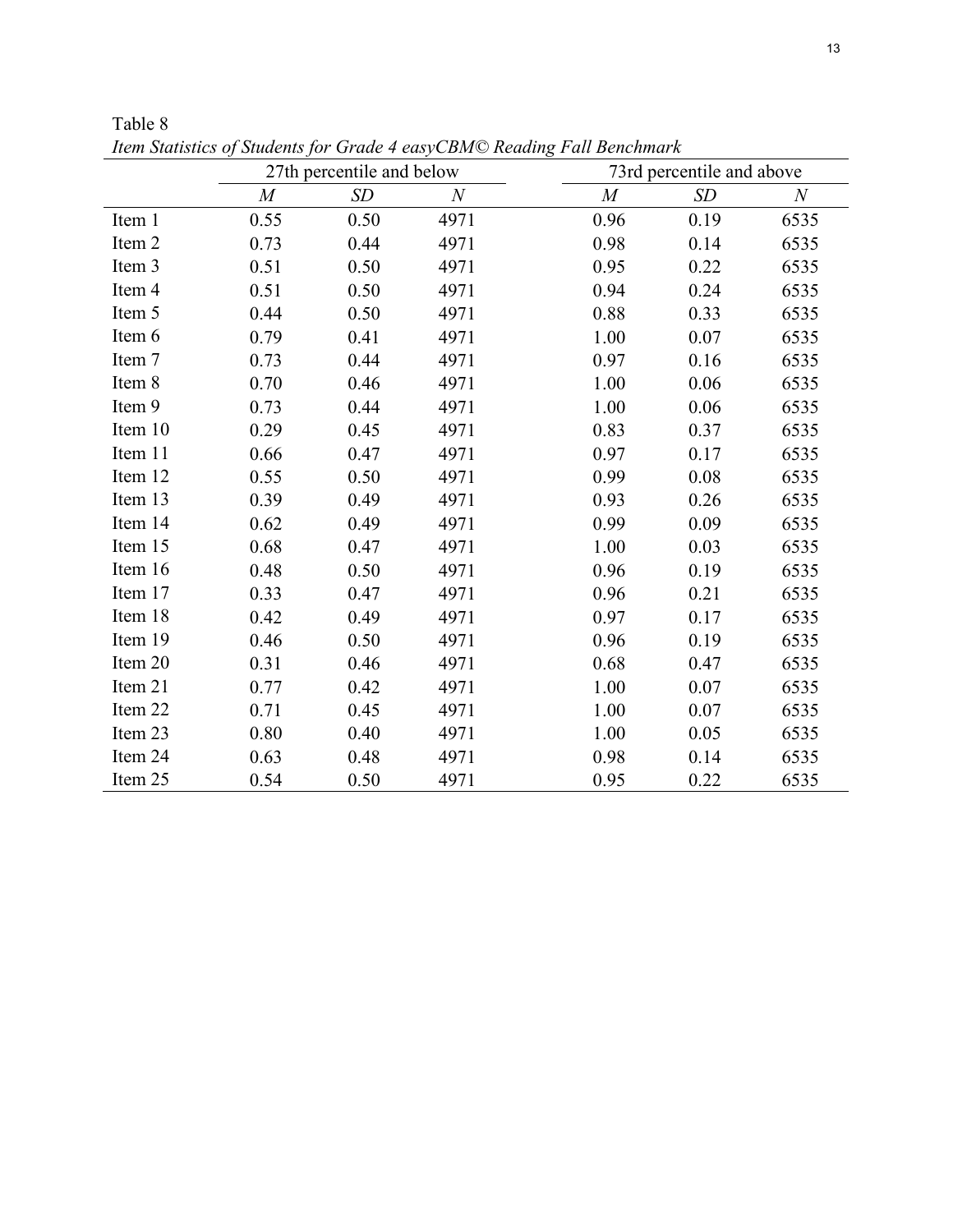|         |      | 27th percentile and below |       |                | 73rd percentile and above |                  |
|---------|------|---------------------------|-------|----------------|---------------------------|------------------|
|         | M    | SD                        | $\,N$ | $\overline{M}$ | SD                        | $\boldsymbol{N}$ |
| Item 1  | 0.83 | 0.37                      | 5451  | 1.00           | 0.06                      | 6456             |
| Item 2  | 0.78 | 0.41                      | 5451  | 0.99           | 0.08                      | 6456             |
| Item 3  | 0.59 | 0.49                      | 5451  | 0.98           | 0.15                      | 6456             |
| Item 4  | 0.69 | 0.46                      | 5451  | 1.00           | 0.06                      | 6456             |
| Item 5  | 0.29 | 0.45                      | 5451  | 0.81           | 0.39                      | 6456             |
| Item 6  | 0.55 | 0.50                      | 5451  | 0.79           | 0.41                      | 6456             |
| Item 7  | 0.79 | 0.41                      | 5451  | 1.00           | 0.06                      | 6456             |
| Item 8  | 0.32 | 0.47                      | 5451  | 0.85           | 0.36                      | 6456             |
| Item 9  | 0.66 | 0.47                      | 5451  | 1.00           | 0.07                      | 6456             |
| Item 10 | 0.79 | 0.41                      | 5451  | 0.99           | 0.08                      | 6456             |
| Item 11 | 0.51 | 0.50                      | 5451  | 0.98           | 0.13                      | 6456             |
| Item 12 | 0.76 | 0.43                      | 5451  | 1.00           | 0.02                      | 6456             |
| Item 13 | 0.55 | 0.50                      | 5451  | 0.95           | 0.21                      | 6456             |
| Item 14 | 0.54 | 0.50                      | 5451  | 0.98           | 0.14                      | 6456             |
| Item 15 | 0.46 | 0.50                      | 5451  | 0.98           | 0.16                      | 6456             |
| Item 16 | 0.73 | 0.44                      | 5451  | 0.97           | 0.16                      | 6456             |
| Item 17 | 0.58 | 0.49                      | 5451  | 0.99           | 0.11                      | 6456             |
| Item 18 | 0.54 | 0.50                      | 5451  | 0.98           | 0.15                      | 6456             |
| Item 19 | 0.48 | 0.50                      | 5451  | 0.97           | 0.16                      | 6456             |
| Item 20 | 0.27 | 0.44                      | 5451  | 0.72           | 0.45                      | 6456             |
| Item 21 | 0.74 | 0.44                      | 5451  | 0.98           | 0.13                      | 6456             |
| Item 22 | 0.48 | 0.50                      | 5451  | 0.97           | 0.18                      | 6456             |
| Item 23 | 0.78 | 0.42                      | 5451  | 1.00           | 0.04                      | 6456             |
| Item 24 | 0.51 | 0.50                      | 5451  | 0.99           | 0.10                      | 6456             |
| Item 25 | 0.58 | 0.49                      | 5451  | 0.91           | 0.29                      | 6456             |

Table 9 *Item Statistics of Students for Grade 4 easyCBM© Reading Winter Benchmark*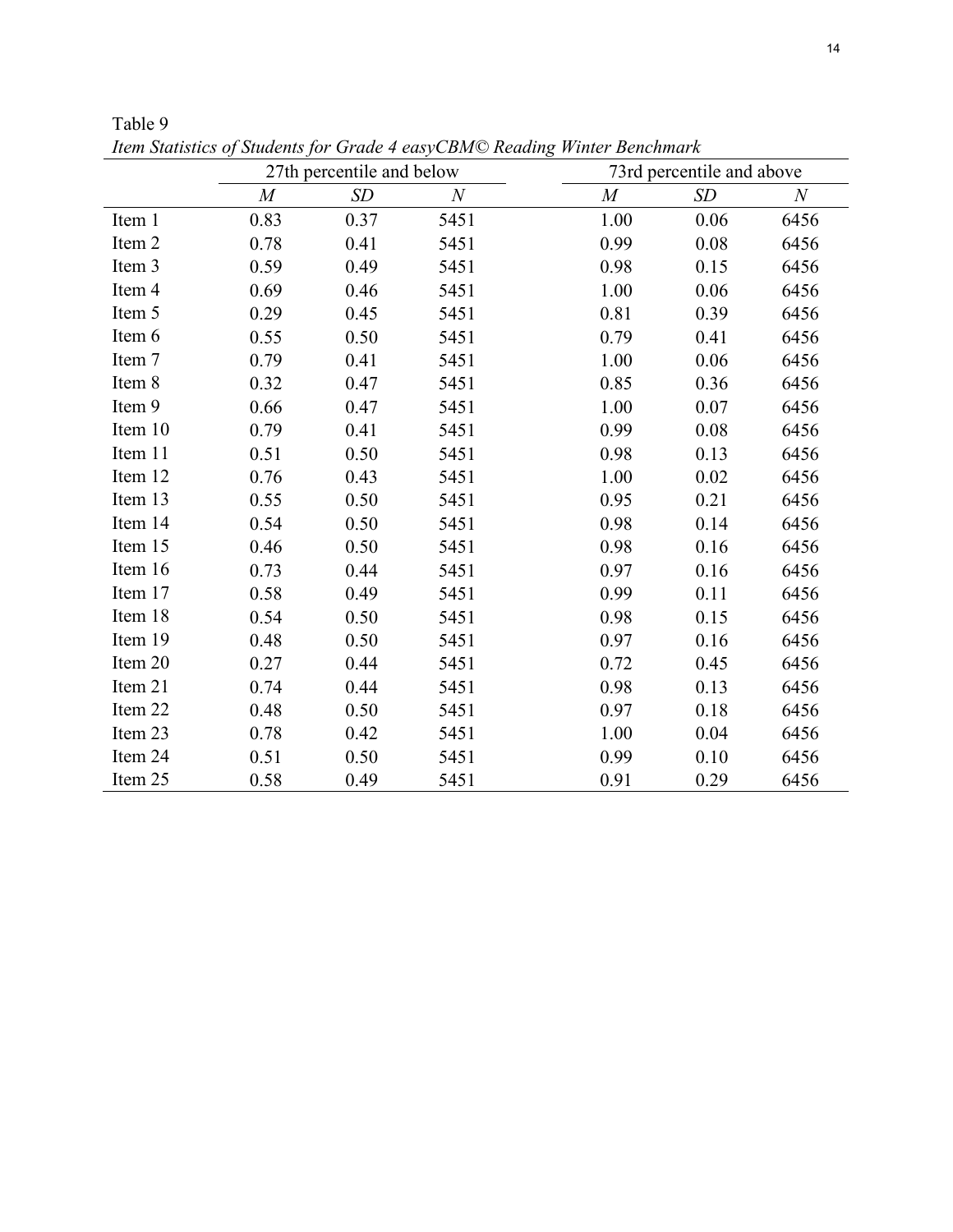|         |      | 27th percentile and below |      |                  | 73rd percentile and above |              |
|---------|------|---------------------------|------|------------------|---------------------------|--------------|
|         | M    | SD                        | N    | $\boldsymbol{M}$ | SD                        | $\mathcal N$ |
| Item 1  | 0.67 | 0.47                      | 5406 | 0.96             | 0.19                      | 7232         |
| Item 2  | 0.72 | 0.45                      | 5406 | 0.98             | 0.15                      | 7232         |
| Item 3  | 0.79 | 0.41                      | 5406 | 0.99             | 0.09                      | 7232         |
| Item 4  | 0.82 | 0.38                      | 5406 | 1.00             | 0.03                      | 7232         |
| Item 5  | 0.54 | 0.50                      | 5406 | 0.95             | 0.23                      | 7232         |
| Item 6  | 0.59 | 0.49                      | 5406 | 0.96             | 0.20                      | 7232         |
| Item 7  | 0.58 | 0.49                      | 5406 | 0.98             | 0.15                      | 7232         |
| Item 8  | 0.57 | 0.50                      | 5406 | 0.98             | 0.14                      | 7232         |
| Item 9  | 0.81 | 0.40                      | 5406 | 1.00             | 0.04                      | 7232         |
| Item 10 | 0.72 | 0.45                      | 5406 | 0.95             | 0.22                      | 7232         |
| Item 11 | 0.69 | 0.46                      | 5406 | 0.98             | 0.13                      | 7232         |
| Item 12 | 0.40 | 0.49                      | 5406 | 0.67             | 0.47                      | 7232         |
| Item 13 | 0.58 | 0.49                      | 5406 | 0.99             | 0.11                      | 7232         |
| Item 14 | 0.66 | 0.47                      | 5406 | 0.96             | 0.19                      | 7232         |
| Item 15 | 0.17 | 0.38                      | 5406 | 0.25             | 0.43                      | 7232         |
| Item 16 | 0.60 | 0.49                      | 5406 | 0.97             | 0.16                      | 7232         |
| Item 17 | 0.61 | 0.49                      | 5406 | 0.88             | 0.32                      | 7232         |
| Item 18 | 0.65 | 0.48                      | 5406 | 0.98             | 0.14                      | 7232         |
| Item 19 | 0.26 | 0.44                      | 5406 | 0.71             | 0.45                      | 7232         |
| Item 20 | 0.42 | 0.49                      | 5406 | 0.87             | 0.33                      | 7232         |
| Item 21 | 0.87 | 0.34                      | 5406 | 1.00             | 0.06                      | 7232         |
| Item 22 | 0.66 | 0.47                      | 5406 | 0.99             | 0.11                      | 7232         |
| Item 23 | 0.78 | 0.42                      | 5406 | 0.99             | 0.09                      | 7232         |
| Item 24 | 0.58 | 0.49                      | 5406 | 0.95             | 0.21                      | 7232         |
| Item 25 | 0.58 | 0.49                      | 5406 | 0.97             | 0.16                      | 7232         |

Table 10 *Item Statistics of Students for Grade 5 easyCBM© Reading Fall Benchmark*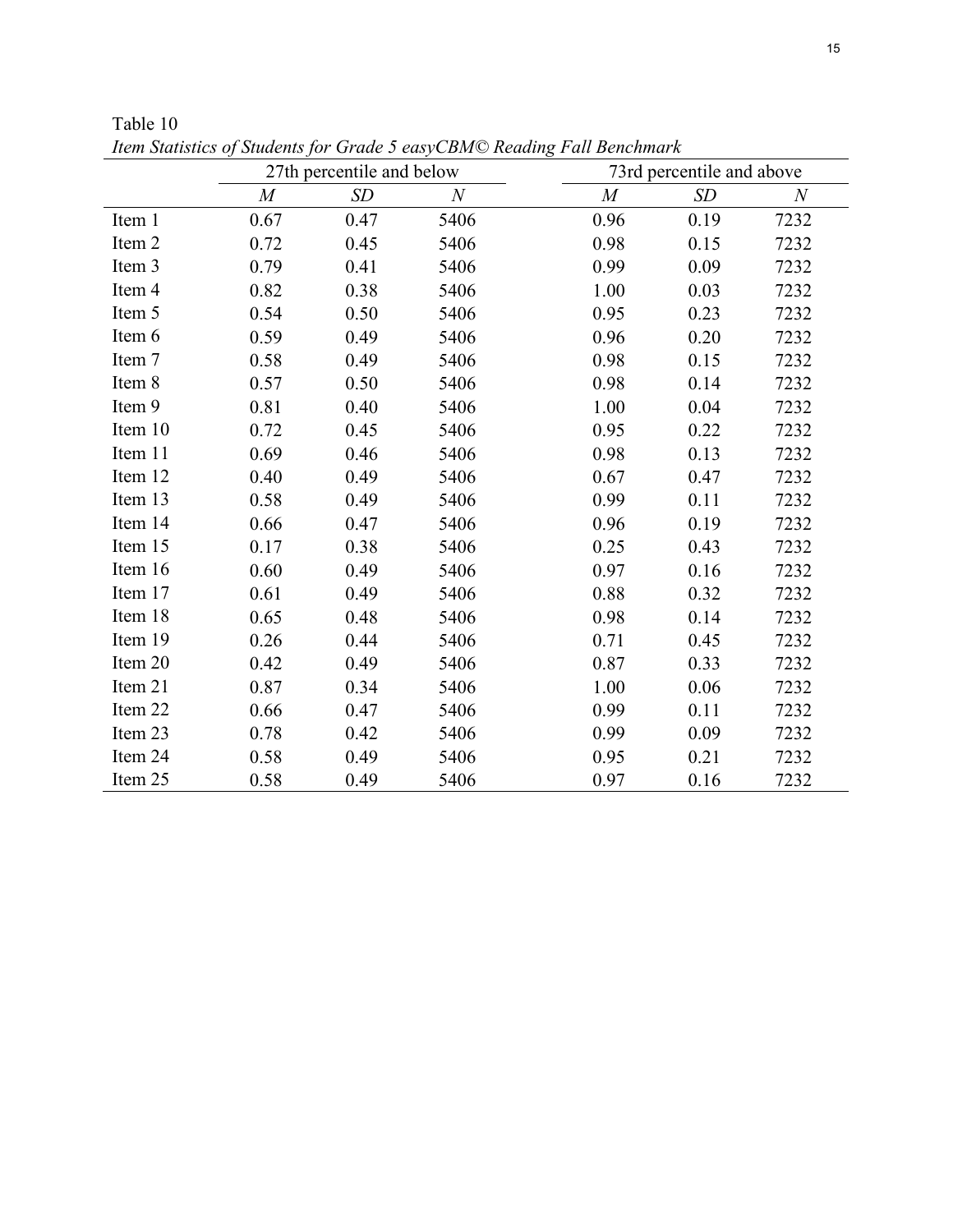|         |      | 27th percentile and below |                  |                  | 73rd percentile and above |                  |
|---------|------|---------------------------|------------------|------------------|---------------------------|------------------|
|         | M    | SD                        | $\boldsymbol{N}$ | $\boldsymbol{M}$ | SD                        | $\boldsymbol{N}$ |
| Item 1  | 0.92 | 0.27                      | 6297             | 1.00             | 0.01                      | 4612             |
| Item 2  | 0.69 | 0.46                      | 6297             | 0.98             | 0.13                      | 4612             |
| Item 3  | 0.86 | 0.35                      | 6297             | 1.00             | 0.06                      | 4612             |
| Item 4  | 0.82 | 0.39                      | 6297             | 1.00             | 0.05                      | 4612             |
| Item 5  | 0.84 | 0.37                      | 6297             | 1.00             | 0.03                      | 4612             |
| Item 6  | 0.77 | 0.42                      | 6297             | 0.99             | 0.10                      | 4612             |
| Item 7  | 0.59 | 0.49                      | 6297             | 0.99             | 0.10                      | 4612             |
| Item 8  | 0.80 | 0.40                      | 6297             | 1.00             | 0.04                      | 4612             |
| Item 9  | 0.58 | 0.49                      | 6297             | 0.98             | 0.14                      | 4612             |
| Item 10 | 0.81 | 0.39                      | 6297             | 1.00             | 0.03                      | 4612             |
| Item 11 | 0.86 | 0.35                      | 6297             | 1.00             | 0.03                      | 4612             |
| Item 12 | 0.89 | 0.31                      | 6297             | 1.00             | 0.04                      | 4612             |
| Item 13 | 0.73 | 0.44                      | 6297             | 1.00             | 0.06                      | 4612             |
| Item 14 | 0.73 | 0.44                      | 6297             | 0.99             | 0.09                      | 4612             |
| Item 15 | 0.51 | 0.50                      | 6297             | 0.94             | 0.24                      | 4612             |
| Item 16 | 0.22 | 0.41                      | 6297             | 0.81             | 0.40                      | 4612             |
| Item 17 | 0.50 | 0.50                      | 6297             | 0.98             | 0.15                      | 4612             |
| Item 18 | 0.54 | 0.50                      | 6297             | 0.99             | 0.10                      | 4612             |
| Item 19 | 0.58 | 0.49                      | 6297             | 0.99             | 0.11                      | 4612             |
| Item 20 | 0.40 | 0.49                      | 6297             | 0.74             | 0.44                      | 4612             |
| Item 21 | 0.88 | 0.32                      | 6297             | 1.00             | 0.02                      | 4612             |
| Item 22 | 0.81 | 0.40                      | 6297             | 1.00             | 0.05                      | 4612             |
| Item 23 | 0.85 | 0.35                      | 6297             | 1.00             | 0.05                      | 4612             |
| Item 24 | 0.82 | 0.38                      | 6297             | 1.00             | 0.04                      | 4612             |
| Item 25 | 0.90 | 0.30                      | 6297             | 1.00             | 0.04                      | 4612             |

Table 11 *Item Statistics of Students for Grade 5 easyCBM© Reading Winter Benchmark*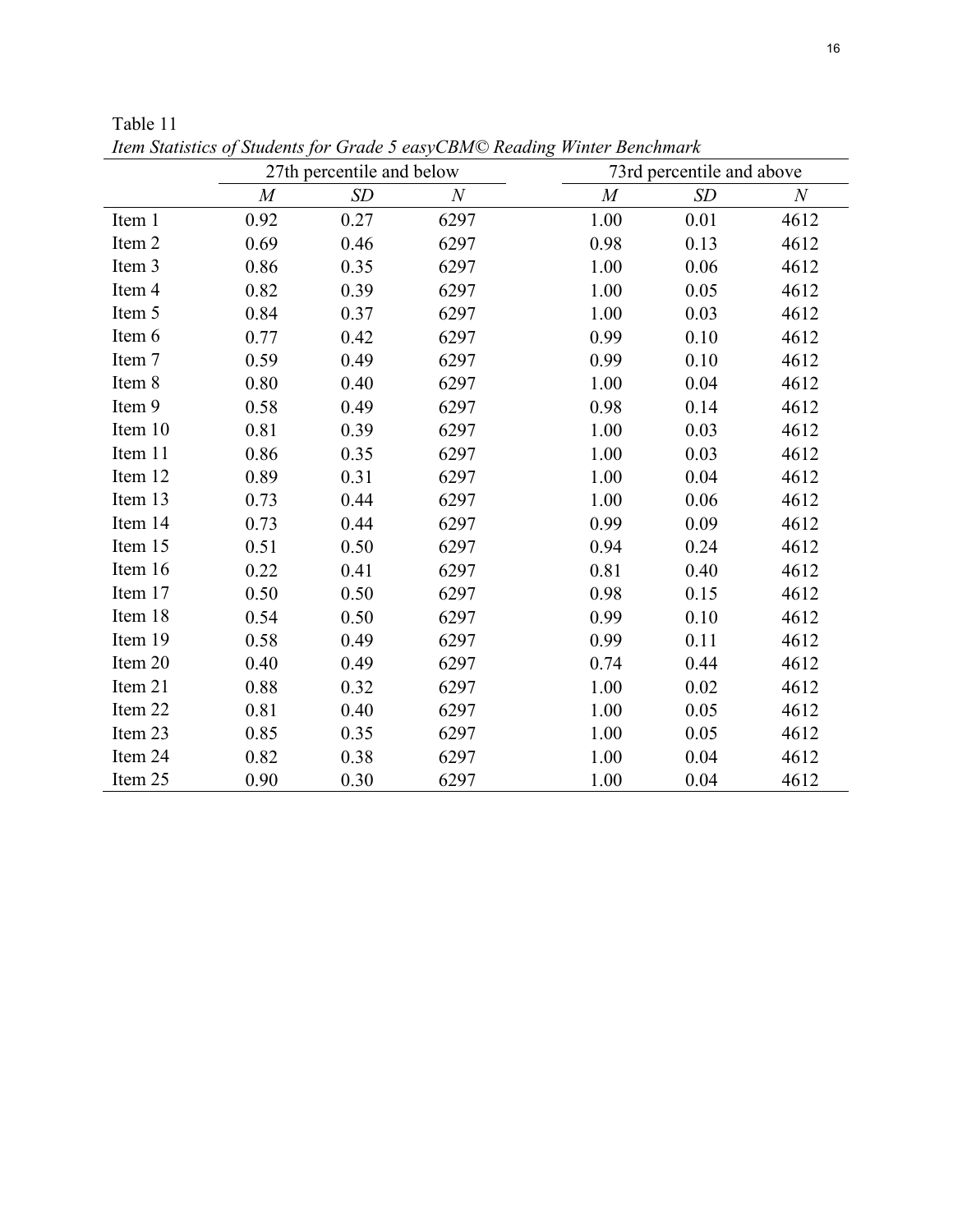|         |                | 27th percentile and below |                  |                  | 73rd percentile and above |                  |
|---------|----------------|---------------------------|------------------|------------------|---------------------------|------------------|
|         | $\overline{M}$ | SD                        | $\boldsymbol{N}$ | $\boldsymbol{M}$ | SD                        | $\boldsymbol{N}$ |
| Item 1  | 0.87           | 0.34                      | 2791             | 0.99             | 0.07                      | 3432             |
| Item 2  | 0.42           | 0.49                      | 2791             | 0.80             | 0.40                      | 3432             |
| Item 3  | 0.35           | 0.48                      | 2791             | 0.88             | 0.32                      | 3432             |
| Item 4  | 0.77           | 0.42                      | 2791             | 0.99             | 0.09                      | 3432             |
| Item 5  | 0.64           | 0.48                      | 2791             | 0.99             | 0.10                      | 3432             |
| Item 6  | 0.88           | 0.33                      | 2791             | 1.00             | 0.02                      | 3432             |
| Item 7  | 0.77           | 0.42                      | 2791             | 1.00             | 0.04                      | 3432             |
| Item 8  | 0.78           | 0.41                      | 2791             | 1.00             | 0.06                      | 3432             |
| Item 9  | 0.58           | 0.49                      | 2791             | 0.96             | 0.20                      | 3432             |
| Item 10 | 0.79           | 0.41                      | 2791             | 1.00             | 0.07                      | 3432             |
| Item 11 | 0.70           | 0.46                      | 2791             | 1.00             | 0.06                      | 3432             |
| Item 12 | 0.76           | 0.43                      | 2791             | 1.00             | 0.03                      | 3432             |
| Item 13 | 0.41           | 0.49                      | 2791             | 0.96             | 0.19                      | 3432             |
| Item 14 | 0.72           | 0.45                      | 2791             | 1.00             | 0.06                      | 3432             |
| Item 15 | 0.72           | 0.45                      | 2791             | 1.00             | 0.07                      | 3432             |
| Item 16 | 0.56           | 0.50                      | 2791             | 1.00             | 0.04                      | 3432             |
| Item 17 | 0.47           | 0.50                      | 2791             | 0.99             | 0.10                      | 3432             |
| Item 18 | 0.48           | 0.50                      | 2791             | 0.99             | 0.07                      | 3432             |
| Item 19 | 0.25           | 0.44                      | 2791             | 0.86             | 0.34                      | 3432             |
| Item 20 | 0.46           | 0.50                      | 2791             | 0.99             | 0.10                      | 3432             |
| Item 21 | 0.43           | 0.50                      | 2791             | 0.91             | 0.28                      | 3432             |
| Item 22 | 0.22           | 0.41                      | 2791             | 0.55             | 0.50                      | 3432             |
| Item 23 | 0.44           | 0.50                      | 2791             | 0.95             | 0.23                      | 3432             |
| Item 24 | 0.56           | 0.50                      | 2791             | 0.97             | 0.16                      | 3432             |
| Item 25 | 0.64           | 0.48                      | 2791             | 0.97             | 0.16                      | 3432             |

Table 12 *Item Statistics of Students for Grade 6 easyCBM© Reading Fall Benchmark*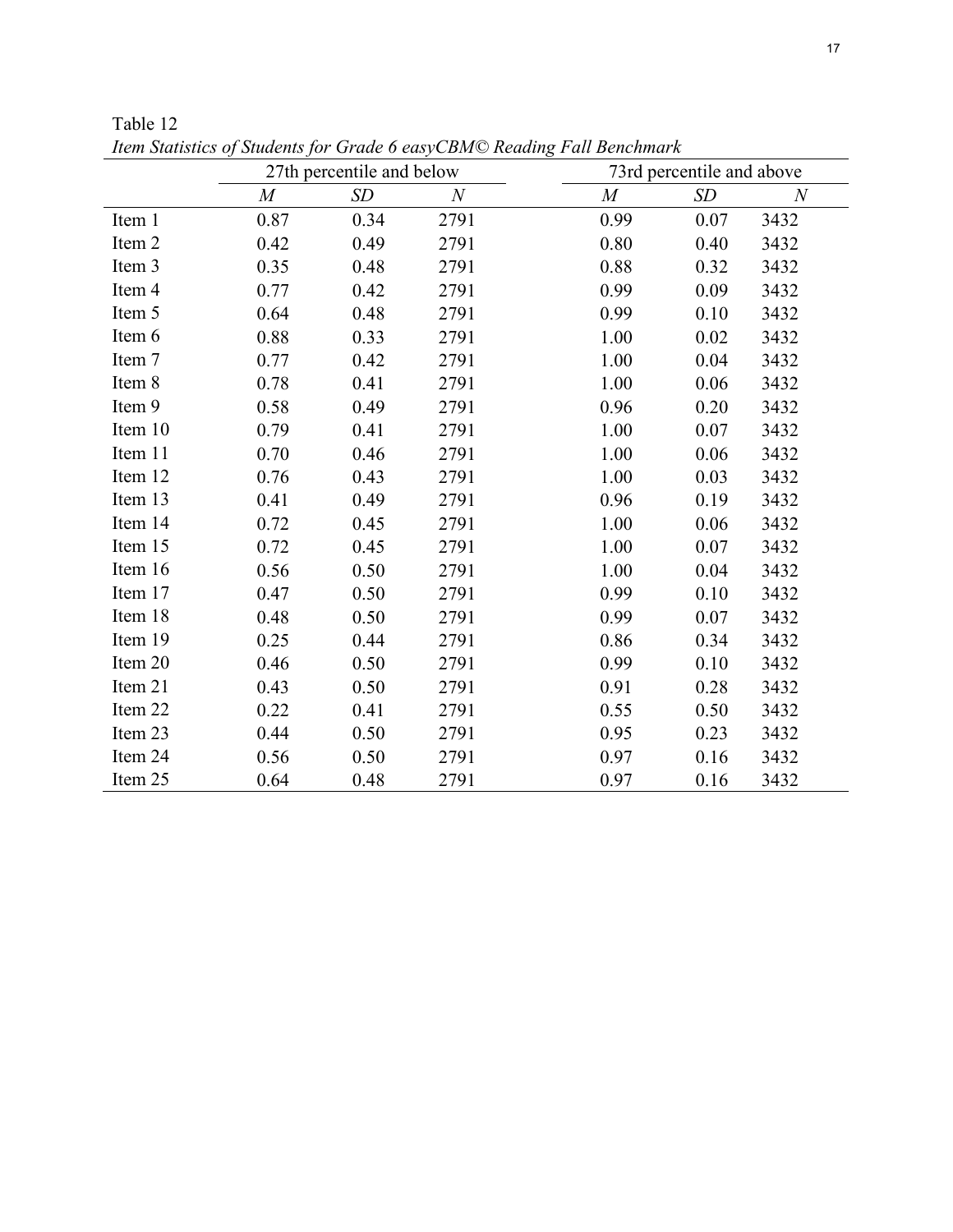|         | 27th percentile and below |      | 73rd percentile and above |      |      |                  |
|---------|---------------------------|------|---------------------------|------|------|------------------|
|         | $\cal M$                  | SD   | $\cal N$                  | M    | SD   | $\boldsymbol{N}$ |
| Item 1  | 0.56                      | 0.50 | 3228                      | 0.97 | 0.16 | 4178             |
| Item 2  | 0.30                      | 0.46 | 3228                      | 0.74 | 0.44 | 4178             |
| Item 3  | 0.48                      | 0.50 | 3228                      | 0.96 | 0.21 | 4178             |
| Item 4  | 0.58                      | 0.49 | 3228                      | 0.96 | 0.21 | 4178             |
| Item 5  | 0.38                      | 0.49 | 3228                      | 0.75 | 0.43 | 4178             |
| Item 6  | 0.51                      | 0.50 | 3228                      | 0.97 | 0.17 | 4178             |
| Item 7  | 0.76                      | 0.43 | 3228                      | 1.00 | 0.06 | 4178             |
| Item 8  | 0.26                      | 0.44 | 3228                      | 0.73 | 0.45 | 4178             |
| Item 9  | 0.81                      | 0.39 | 3228                      | 0.99 | 0.09 | 4178             |
| Item 10 | 0.66                      | 0.47 | 3228                      | 0.99 | 0.12 | 4178             |
| Item 11 | 0.78                      | 0.41 | 3228                      | 1.00 | 0.04 | 4178             |
| Item 12 | 0.66                      | 0.47 | 3228                      | 0.99 | 0.10 | 4178             |
| Item 13 | 0.86                      | 0.35 | 3228                      | 1.00 | 0.02 | 4178             |
| Item 14 | 0.68                      | 0.47 | 3228                      | 0.99 | 0.10 | 4178             |
| Item 15 | 0.75                      | 0.43 | 3228                      | 0.99 | 0.08 | 4178             |
| Item 16 | 0.60                      | 0.49 | 3228                      | 0.96 | 0.20 | 4178             |
| Item 17 | 0.75                      | 0.43 | 3228                      | 1.00 | 0.04 | 4178             |
| Item 18 | 0.74                      | 0.44 | 3228                      | 0.99 | 0.10 | 4178             |
| Item 19 | 0.63                      | 0.48 | 3228                      | 0.99 | 0.07 | 4178             |
| Item 20 | 0.51                      | 0.50 | 3228                      | 0.94 | 0.23 | 4178             |
| Item 21 | 0.58                      | 0.49 | 3228                      | 0.88 | 0.33 | 4178             |
| Item 22 | 0.85                      | 0.36 | 3228                      | 1.00 | 0.05 | 4178             |
| Item 23 | 0.84                      | 0.37 | 3228                      | 1.00 | 0.07 | 4178             |
| Item 24 | 0.80                      | 0.40 | 3228                      | 0.99 | 0.08 | 4178             |
| Item 25 | 0.84                      | 0.36 | 3228                      | 1.00 | 0.06 | 4178             |

Table 13 *Item Statistics of Students for Grade 6 easyCBM© Reading Winter Benchmark*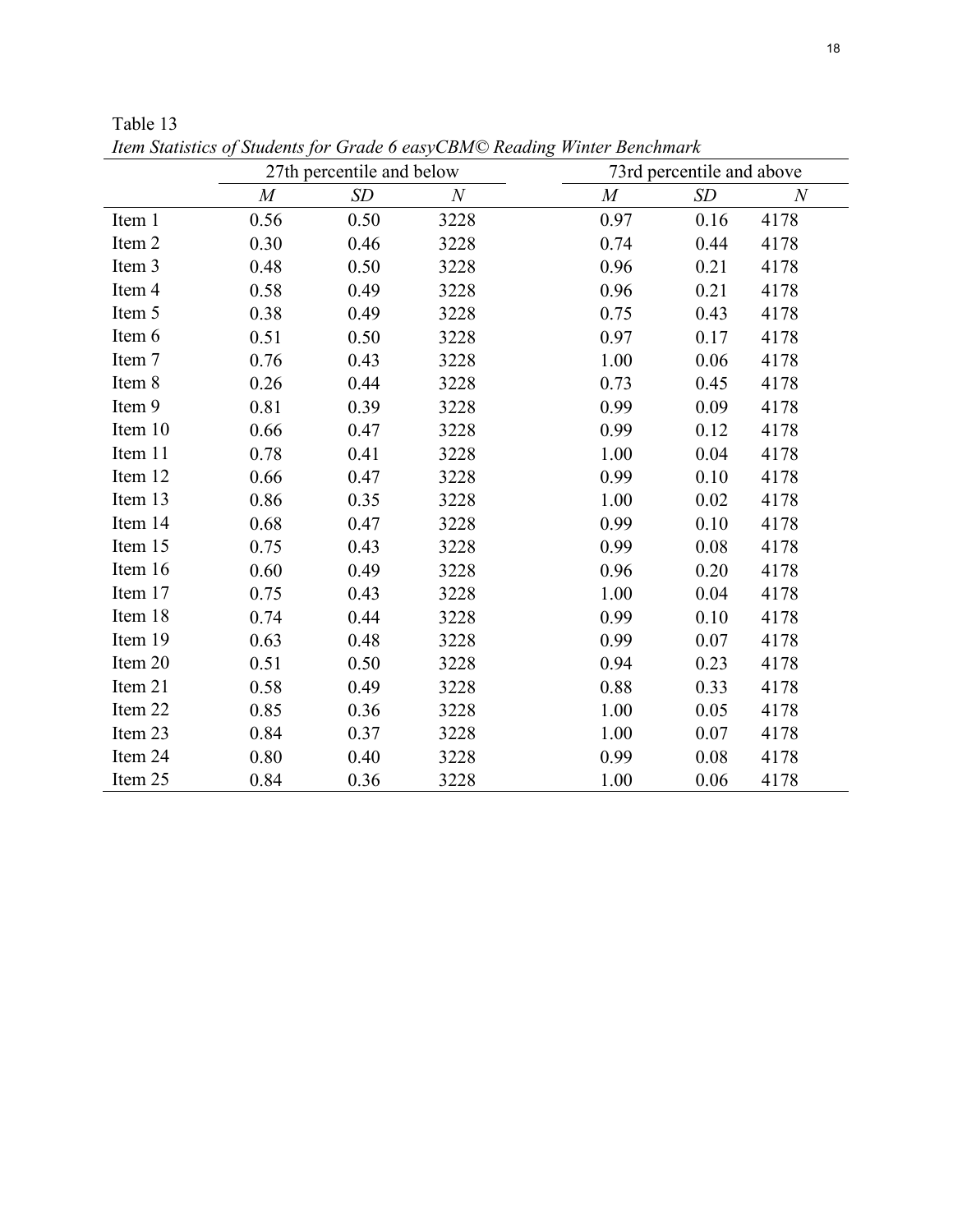|         | 27th percentile and below |      | 73rd percentile and above |                  |      |          |
|---------|---------------------------|------|---------------------------|------------------|------|----------|
|         | $\boldsymbol{M}$          | SD   | $\boldsymbol{N}$          | $\boldsymbol{M}$ | SD   | $\cal N$ |
| Item 1  | 0.68                      | 0.47 | 2646                      | 0.99             | 0.11 | 3177     |
| Item 2  | 0.73                      | 0.45 | 2646                      | 0.99             | 0.11 | 3177     |
| Item 3  | 0.55                      | 0.50 | 2646                      | 0.90             | 0.29 | 3177     |
| Item 4  | 0.53                      | 0.50 | 2646                      | 0.98             | 0.12 | 3177     |
| Item 5  | 0.55                      | 0.50 | 2646                      | 0.96             | 0.19 | 3177     |
| Item 6  | 0.28                      | 0.45 | 2646                      | 0.63             | 0.48 | 3177     |
| Item 7  | 0.80                      | 0.40 | 2646                      | 1.00             | 0.06 | 3177     |
| Item 8  | 0.72                      | 0.45 | 2646                      | 1.00             | 0.05 | 3177     |
| Item 9  | 0.47                      | 0.50 | 2646                      | 0.90             | 0.30 | 3177     |
| Item 10 | 0.72                      | 0.45 | 2646                      | 0.99             | 0.07 | 3177     |
| Item 11 | 0.76                      | 0.42 | 2646                      | 1.00             | 0.05 | 3177     |
| Item 12 | 0.54                      | 0.50 | 2646                      | 0.96             | 0.19 | 3177     |
| Item 13 | 0.45                      | 0.50 | 2646                      | 0.96             | 0.19 | 3177     |
| Item 14 | 0.58                      | 0.49 | 2646                      | 0.96             | 0.19 | 3177     |
| Item 15 | 0.65                      | 0.48 | 2646                      | 0.93             | 0.26 | 3177     |
| Item 16 | 0.25                      | 0.43 | 2646                      | 0.71             | 0.45 | 3177     |
| Item 17 | 0.51                      | 0.50 | 2646                      | 0.91             | 0.28 | 3177     |
| Item 18 | 0.36                      | 0.48 | 2646                      | 0.85             | 0.36 | 3177     |
| Item 19 | 0.46                      | 0.50 | 2646                      | 0.89             | 0.31 | 3177     |
| Item 20 | 0.32                      | 0.46 | 2646                      | 0.74             | 0.44 | 3177     |
| Item 21 | 0.84                      | 0.37 | 2646                      | 1.00             | 0.04 | 3177     |
| Item 22 | 0.55                      | 0.50 | 2646                      | 0.77             | 0.42 | 3177     |
| Item 23 | 0.77                      | 0.42 | 2646                      | 0.99             | 0.10 | 3177     |
| Item 24 | 0.85                      | 0.35 | 2646                      | 0.99             | 0.09 | 3177     |
| Item 25 | 0.57                      | 0.50 | 2646                      | 0.96             | 0.19 | 3177     |

Table 14 *Item Statistics of Students for Grade 7 easyCBM© Reading Fall Benchmark*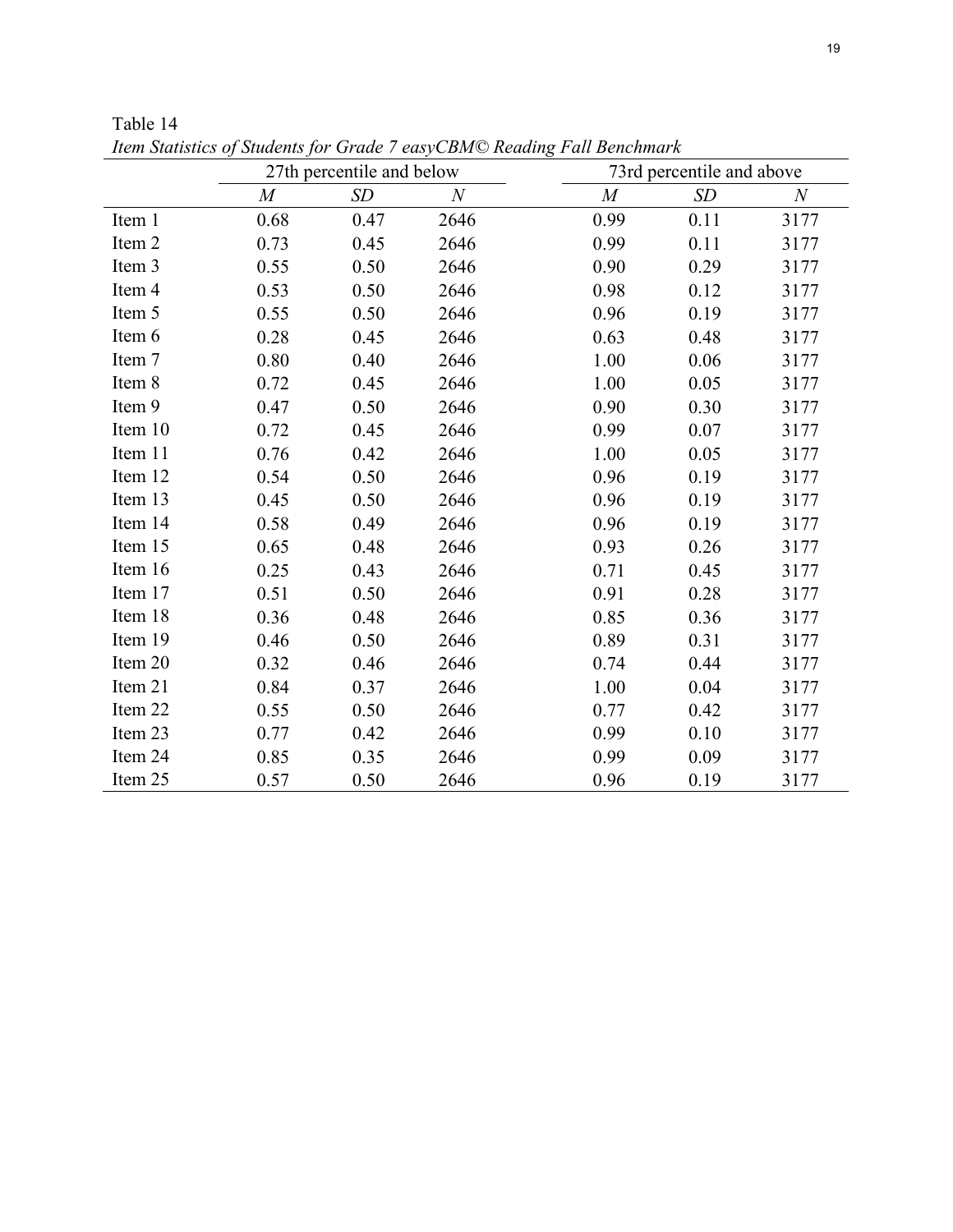|         | 27th percentile and below |      | 73rd percentile and above |                  |             |                  |
|---------|---------------------------|------|---------------------------|------------------|-------------|------------------|
|         | $\boldsymbol{M}$          | SD   | $\boldsymbol{N}$          | $\boldsymbol{M}$ | $\sqrt{SD}$ | $\boldsymbol{N}$ |
| Item 1  | 0.33                      | 0.47 | 2635                      | 0.75             | 0.44        | 3560             |
| Item 2  | 0.81                      | 0.39 | 2635                      | 0.99             | 0.09        | 3560             |
| Item 3  | 0.92                      | 0.27 | 2635                      | 1.00             | 0.02        | 3560             |
| Item 4  | 0.70                      | 0.46 | 2635                      | 0.94             | 0.24        | 3560             |
| Item 5  | 0.81                      | 0.39 | 2635                      | 0.99             | 0.07        | 3560             |
| Item 6  | 0.33                      | 0.47 | 2635                      | 0.75             | 0.43        | 3560             |
| Item 7  | 0.66                      | 0.47 | 2635                      | 0.99             | 0.08        | 3560             |
| Item 8  | 0.77                      | 0.42 | 2635                      | 1.00             | 0.05        | 3560             |
| Item 9  | 0.42                      | 0.49 | 2635                      | 0.90             | 0.30        | 3560             |
| Item 10 | 0.82                      | 0.38 | 2635                      | 1.00             | 0.03        | 3560             |
| Item 11 | 0.76                      | 0.43 | 2635                      | 1.00             | 0.05        | 3560             |
| Item 12 | 0.65                      | 0.48 | 2635                      | 0.99             | 0.09        | 3560             |
| Item 13 | 0.72                      | 0.45 | 2635                      | 1.00             | 0.06        | 3560             |
| Item 14 | 0.71                      | 0.45 | 2635                      | 0.99             | 0.11        | 3560             |
| Item 15 | 0.43                      | 0.50 | 2635                      | 0.81             | 0.39        | 3560             |
| Item 16 | 0.56                      | 0.50 | 2635                      | 0.95             | 0.21        | 3560             |
| Item 17 | 0.81                      | 0.39 | 2635                      |                  |             |                  |
| Item 18 | 0.51                      | 0.50 | 2635                      | 0.94             | 0.24        | 3560             |
| Item 19 | 0.60                      | 0.49 | 2635                      | 0.91             | 0.28        | 3560             |
| Item 20 | 0.70                      | 0.46 | 2635                      | 0.99             | 0.08        | 3560             |
| Item 21 | 0.66                      | 0.48 | 2635                      | 0.97             | 0.17        | 3560             |
| Item 22 | 0.64                      | 0.48 | 2635                      | 0.98             | 0.14        | 3560             |
| Item 23 | 0.79                      | 0.41 | 2635                      | 1.00             | 0.04        | 3560             |
| Item 24 | 0.38                      | 0.49 | 2635                      | 0.86             | 0.35        | 3560             |
| Item 25 | 0.71                      | 0.45 | 2635                      | 0.99             | 0.09        | 3560             |

Table 15 *Item Statistics of Students for Grade 7 easyCBM© Reading Winter Benchmark* 

*Note.* Item 17 of the winter Grade 7 measure has a variance of zero indicating all participants answered the question correctly.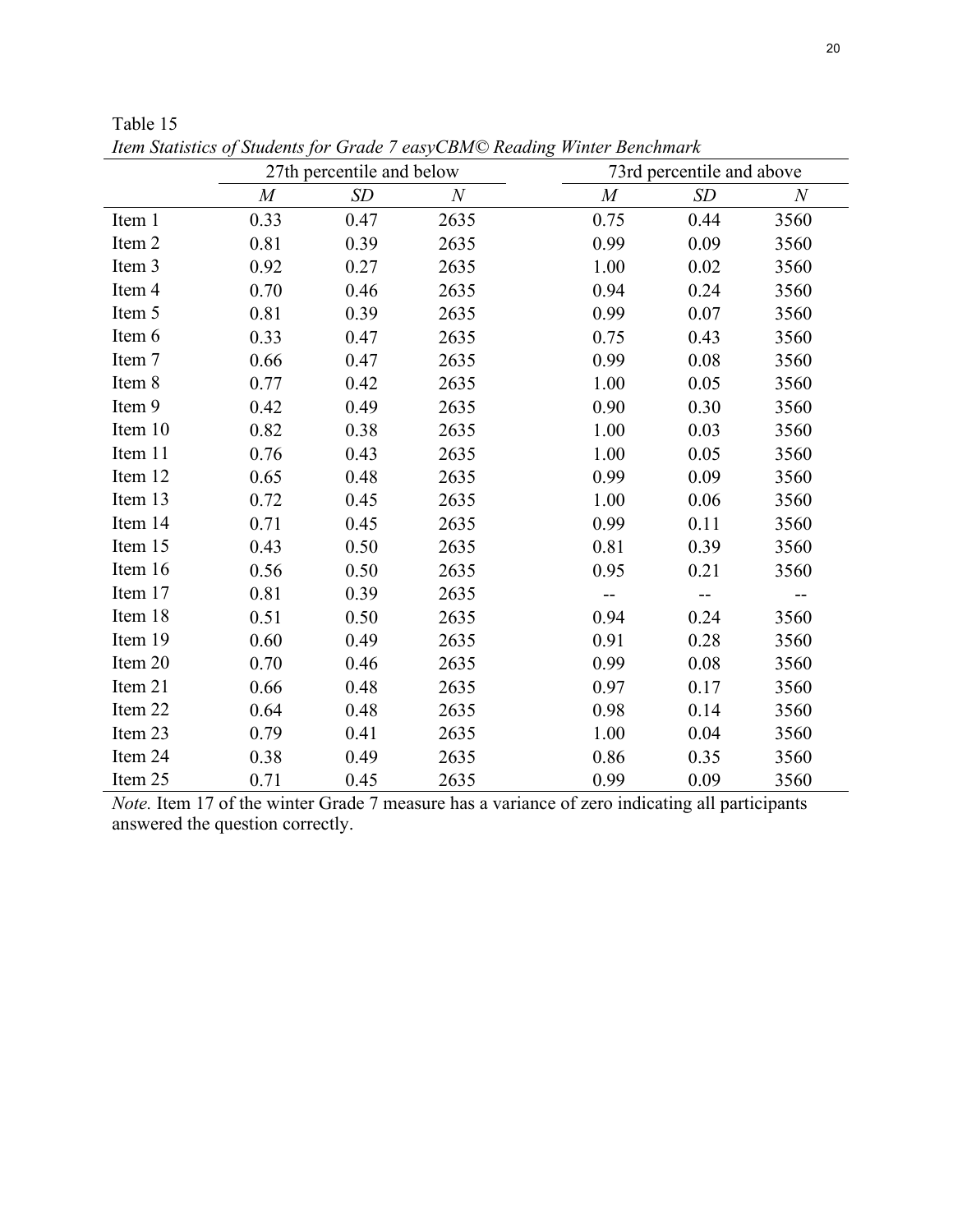|         | 27th percentile and below |      | 73rd percentile and above |                  |      |                  |
|---------|---------------------------|------|---------------------------|------------------|------|------------------|
|         | M                         | SD   | $\,N$                     | $\boldsymbol{M}$ | SD   | $\boldsymbol{N}$ |
| Item 1  | 0.80                      | 0.40 | 2491                      | 1.00             | 0.07 | 3058             |
| Item 2  | 0.86                      | 0.35 | 2491                      | 1.00             | 0.06 | 3058             |
| Item 3  | 0.83                      | 0.37 | 2491                      | 0.98             | 0.13 | 3058             |
| Item 4  | 0.67                      | 0.47 | 2491                      | 0.98             | 0.13 | 3058             |
| Item 5  | 0.82                      | 0.38 | 2491                      | 1.00             | 0.04 | 3058             |
| Item 6  | 0.75                      | 0.43 | 2491                      | 0.99             | 0.10 | 3058             |
| Item 7  | 0.67                      | 0.47 | 2491                      | 0.89             | 0.31 | 3058             |
| Item 8  | 0.55                      | 0.50 | 2491                      | 0.94             | 0.24 | 3058             |
| Item 9  | 0.73                      | 0.45 | 2491                      | 0.98             | 0.15 | 3058             |
| Item 10 | 0.25                      | 0.43 | 2491                      | 0.72             | 0.45 | 3058             |
| Item 11 | 0.30                      | 0.46 | 2491                      | 0.82             | 0.39 | 3058             |
| Item 12 | 0.50                      | 0.50 | 2491                      | 0.97             | 0.17 | 3058             |
| Item 13 | 0.46                      | 0.50 | 2491                      | 0.95             | 0.21 | 3058             |
| Item 14 | 0.44                      | 0.50 | 2491                      | 0.93             | 0.26 | 3058             |
| Item 15 | 0.50                      | 0.50 | 2491                      | 0.85             | 0.36 | 3058             |
| Item 16 | 0.71                      | 0.45 | 2491                      | 0.98             | 0.15 | 3058             |
| Item 17 | 0.76                      | 0.42 | 2491                      | 1.00             | 0.04 | 3058             |
| Item 18 | 0.72                      | 0.45 | 2491                      | 1.00             | 0.07 | 3058             |
| Item 19 | 0.74                      | 0.44 | 2491                      | 1.00             | 0.06 | 3058             |
| Item 20 | 0.66                      | 0.47 | 2491                      | 0.99             | 0.12 | 3058             |
| Item 21 | 0.74                      | 0.44 | 2491                      | 0.99             | 0.07 | 3058             |
| Item 22 | 0.73                      | 0.45 | 2491                      | 0.99             | 0.09 | 3058             |
| Item 23 | 0.59                      | 0.49 | 2491                      | 0.98             | 0.14 | 3058             |
| Item 24 | 0.69                      | 0.46 | 2491                      | 0.99             | 0.09 | 3058             |
| Item 25 | 0.37                      | 0.48 | 2491                      | 0.88             | 0.33 | 3058             |

Table 16 *Item Statistics of Students for Grade 8 easyCBM© Reading Fall Benchmark*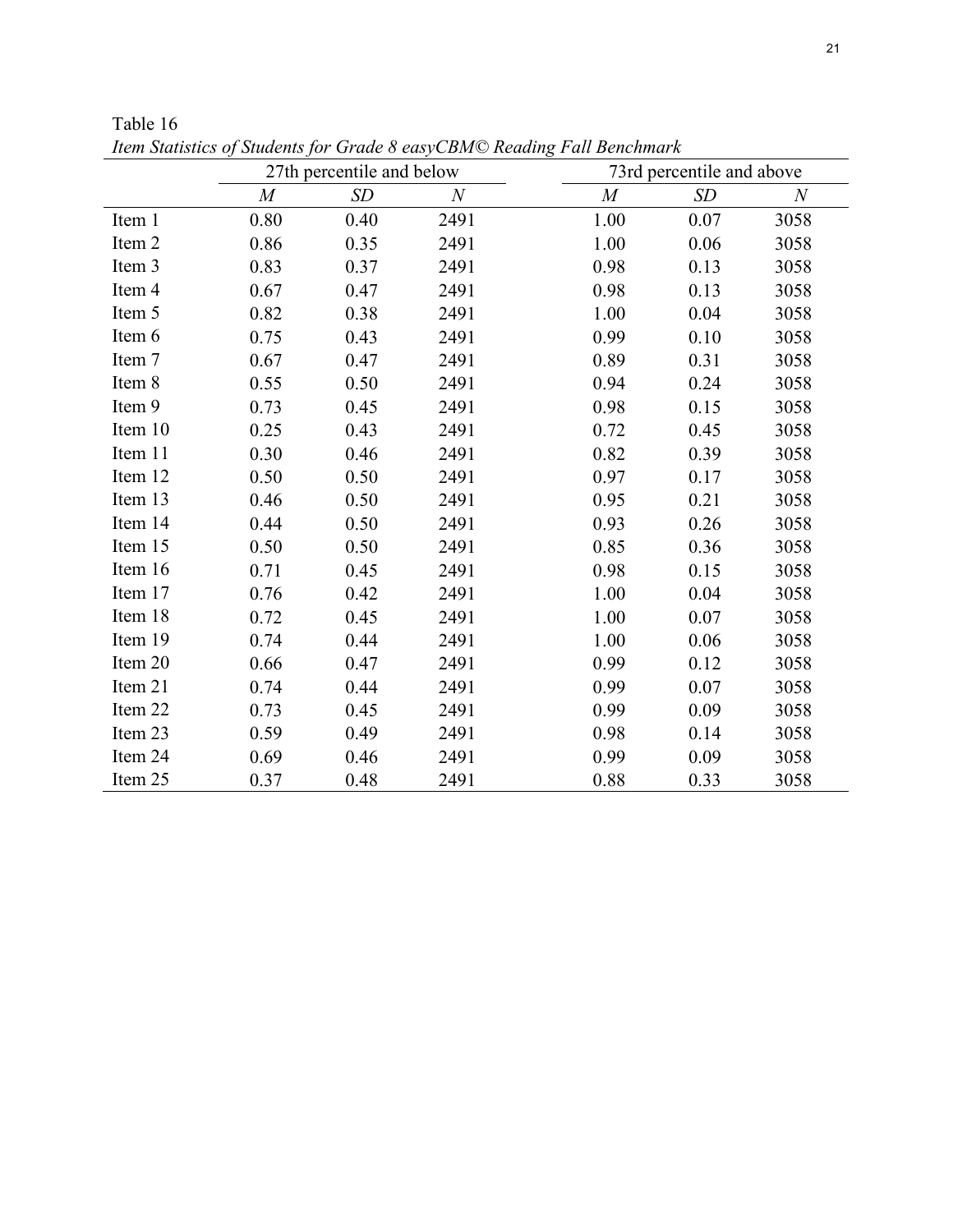|         | 27th percentile and below |      | 73rd percentile and above |                  |      |                  |
|---------|---------------------------|------|---------------------------|------------------|------|------------------|
|         | M                         | SD   | $\,N$                     | $\boldsymbol{M}$ | SD   | $\boldsymbol{N}$ |
| Item 1  | 0.77                      | 0.42 | 2264                      | 1.00             | 0.06 | 3614             |
| Item 2  | 0.87                      | 0.34 | 2264                      | 1.00             | 0.04 | 3614             |
| Item 3  | 0.66                      | 0.47 | 2264                      | 0.91             | 0.29 | 3614             |
| Item 4  | 0.84                      | 0.37 | 2264                      | 1.00             | 0.05 | 3614             |
| Item 5  | 0.81                      | 0.39 | 2264                      | 0.99             | 0.12 | 3614             |
| Item 6  | 0.71                      | 0.46 | 2264                      | 0.99             | 0.11 | 3614             |
| Item 7  | 0.52                      | 0.50 | 2264                      | 0.92             | 0.27 | 3614             |
| Item 8  | 0.49                      | 0.50 | 2264                      | 0.96             | 0.18 | 3614             |
| Item 9  | 0.50                      | 0.50 | 2264                      | 0.97             | 0.18 | 3614             |
| Item 10 | 0.63                      | 0.48 | 2264                      | 0.99             | 0.10 | 3614             |
| Item 11 | 0.81                      | 0.39 | 2264                      | 1.00             | 0.06 | 3614             |
| Item 12 | 0.40                      | 0.49 | 2264                      | 0.93             | 0.25 | 3614             |
| Item 13 | 0.63                      | 0.48 | 2264                      | 0.98             | 0.12 | 3614             |
| Item 14 | 0.51                      | 0.50 | 2264                      | 0.98             | 0.12 | 3614             |
| Item 15 | 0.34                      | 0.48 | 2264                      | 0.57             | 0.50 | 3614             |
| Item 16 | 0.31                      | 0.46 | 2264                      | 0.98             | 0.14 | 3614             |
| Item 17 | 0.45                      | 0.50 | 2264                      | 0.99             | 0.09 | 3614             |
| Item 18 | 0.30                      | 0.46 | 2264                      | 0.89             | 0.31 | 3614             |
| Item 19 | 0.38                      | 0.48 | 2264                      | 0.85             | 0.35 | 3614             |
| Item 20 | 0.33                      | 0.47 | 2264                      | 0.97             | 0.18 | 3614             |
| Item 21 | 0.82                      | 0.39 | 2264                      | 0.99             | 0.08 | 3614             |
| Item 22 | 0.79                      | 0.41 | 2264                      | 1.00             | 0.04 | 3614             |
| Item 23 | 0.67                      | 0.47 | 2264                      | 0.97             | 0.16 | 3614             |
| Item 24 | 0.75                      | 0.43 | 2264                      | 1.00             | 0.05 | 3614             |
| Item 25 | 0.63                      | 0.48 | 2264                      | 0.97             | 0.17 | 3614             |

Table 17 *Item Statistics of Students for Grade 8 easyCBM© Reading Winter Benchmark*